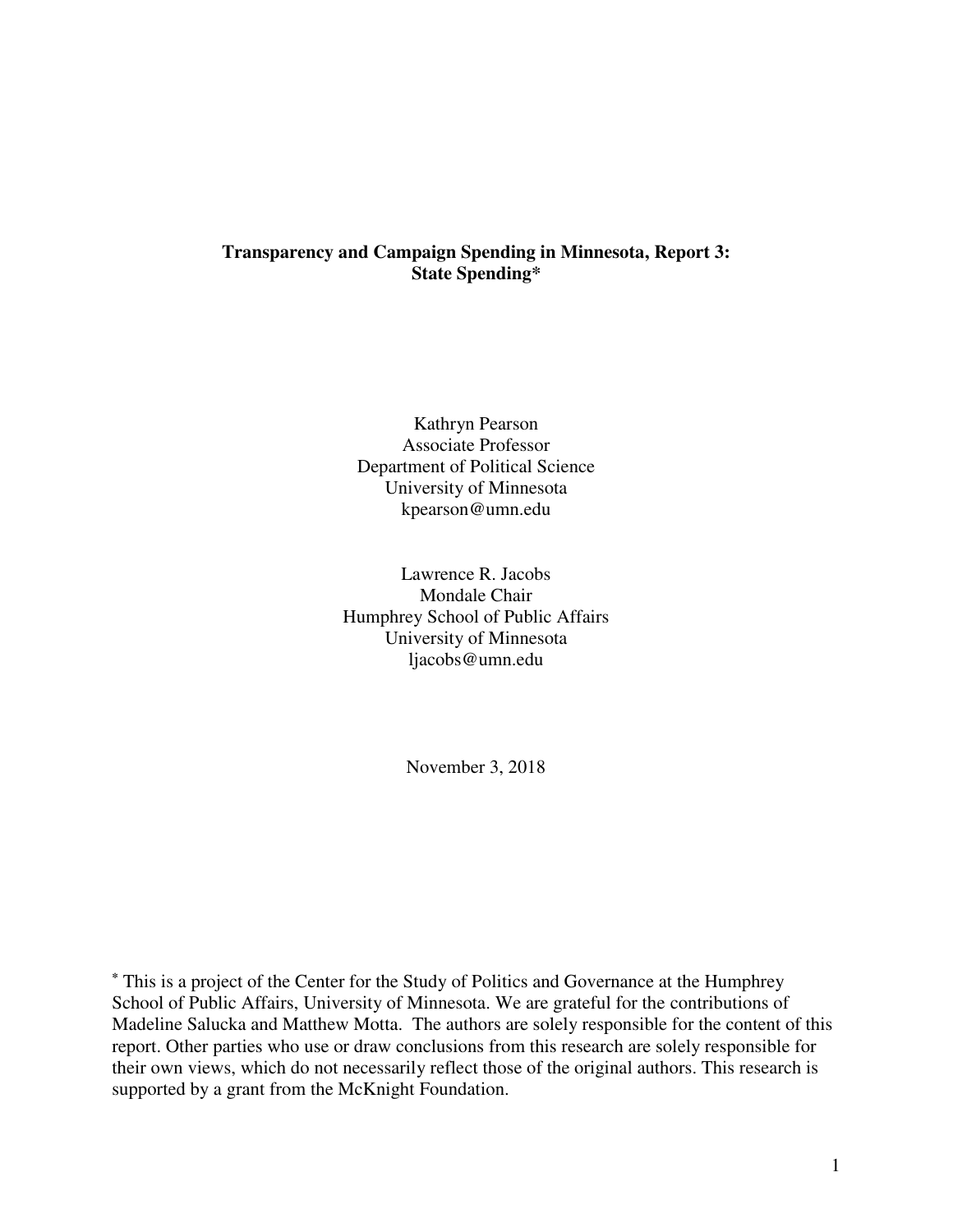#### **Executive Summary**

- **Nearly \$34 million has flowed into Minnesota's campaigns for Governor, Attorney General, and Statehouse**. This is on top of the huge spending on federal elections – likely to top \$100 million.
- **Overall spending to support DFL candidates for state government is greater than overall spending for GOP candidates**, largely due to Tim Walz's advantage over Jeff Johnson in the gubernatorial campaign. Keith Ellison also enjoys a spending edge over Doug Wardlow in the Attorney General race. Page 4.
- **Republican candidates have a financial advantage over DFL candidates in the battle for control of the Minnesota House of Representatives, particularly in the most competitive races.**

**Of the 23 battleground statehouse races, GOP candidates are outspending their DFL counterparts in 16 districts, including** 12 districts where GOP candidates have an advantage of \$40,000 or more. GOP candidates are outspending the DFL even in 13 of the 15 districts that Democrats targeted as pick-up opportunities. Page 14.

 **Independent expenditures from parties, groups, corporations, unions, and associations are flooding Minnesota, helping to create disparities in spending for DFL and GOP candidates.** Page 5.

Independent expenditures (IEs) account for a majority of overall spending on the Governor, Attorney General, and statehouse races.

 **Big donors dominate the gubernatorial contest**. The majority of money in both candidates' campaign coffers comes from individual checks of over \$500. Page 12.

The campaign finance data used for this analysis come from Minnesota's Campaign Finance Board, covering the period of January 1, 2018 through October 29, 2018. The authors analyzed and compiled contributions received by candidates from all sources, including individuals, parties, and PACs, in addition to data on all of the independent expenditures made in each race.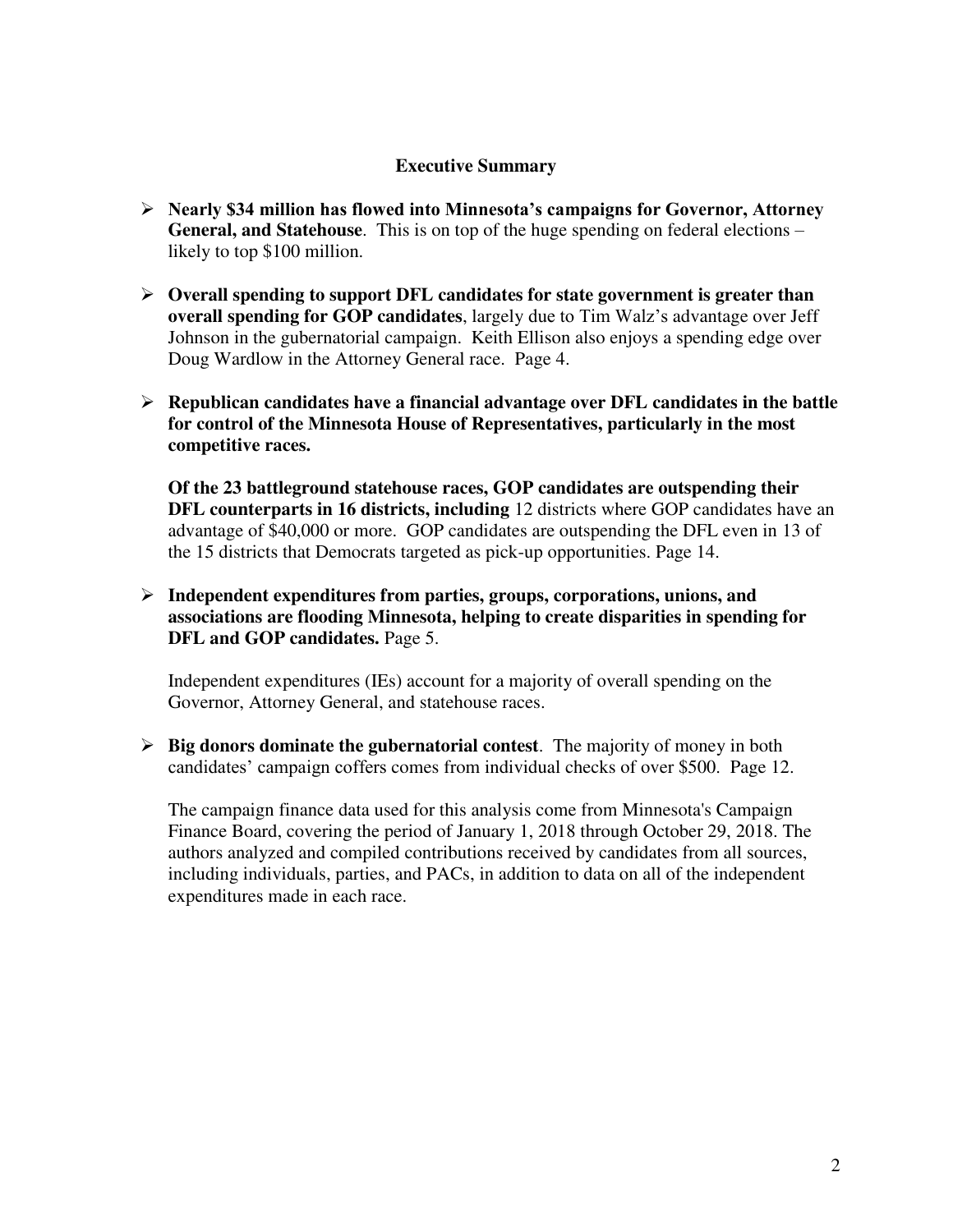# **A Lot of Money**

Nearly \$34 million has flowed into Minnesota's campaigns for Governor, Attorney General, and Statehouse (see Figure 1). It is likely that at least another \$100 million will be spent on Minnesota elections for US Senate and Congress.

## **Overall spending to support DFL candidates for state government is greater than for GOP candidates**

Figure 1 shows that spending to support DFL candidates for Governor, Attorney General, and the Statehouse is nearly \$10 million greater than for GOP candidates.

Much of this advantage is due to the lopsided spending advantage for Tim Walz over Jeff Johnson in the gubernatorial race (over \$9 million).

Support for the DFL candidate for Attorney General (Keith Ellison) is greater than for his opponent (Doug Wardlow) by almost \$1.2 million

GOP candidates for the statehouse enjoy a comparatively narrow spending advantage of just over \$450,000. (The GOP advantage has narrowed since September.)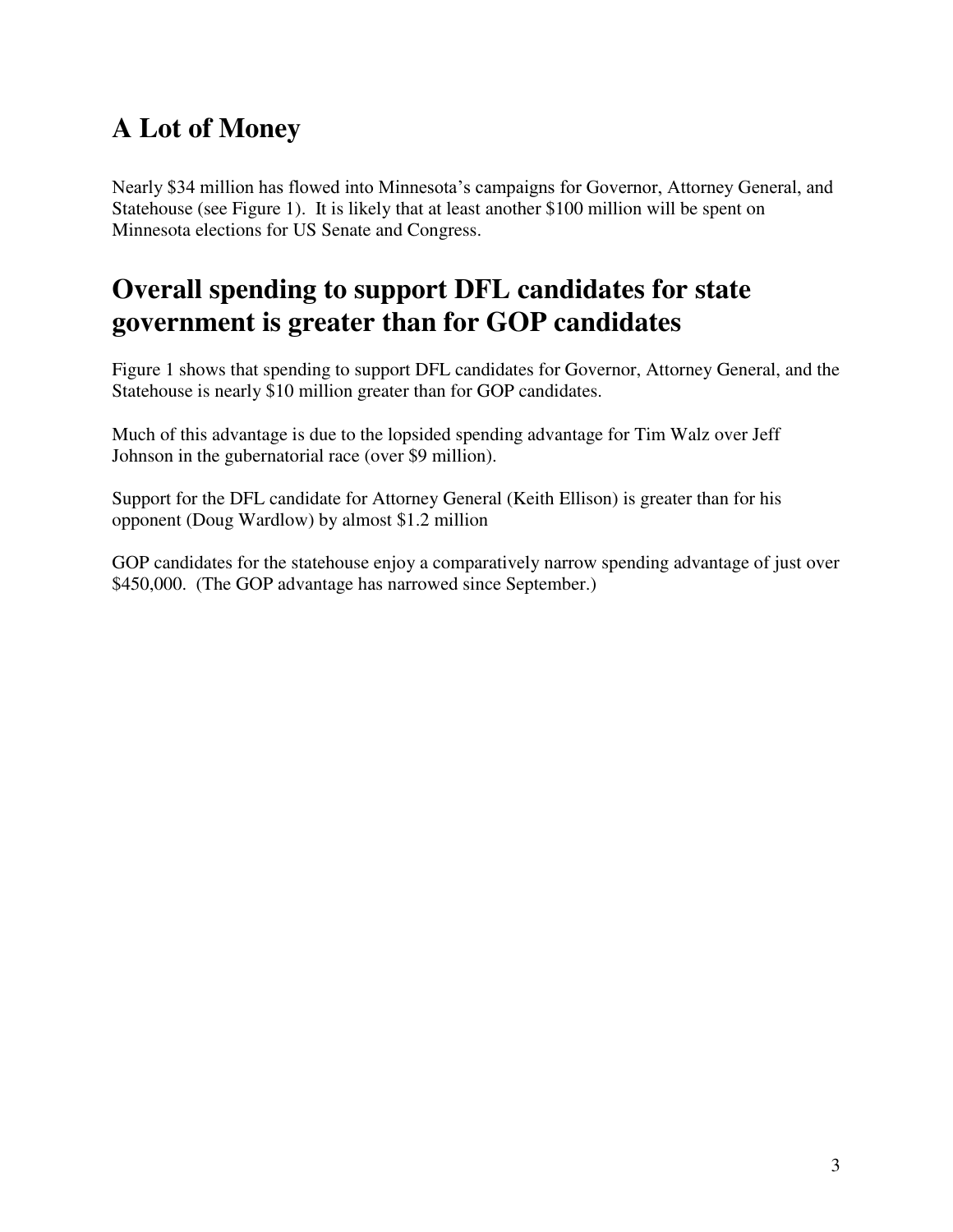

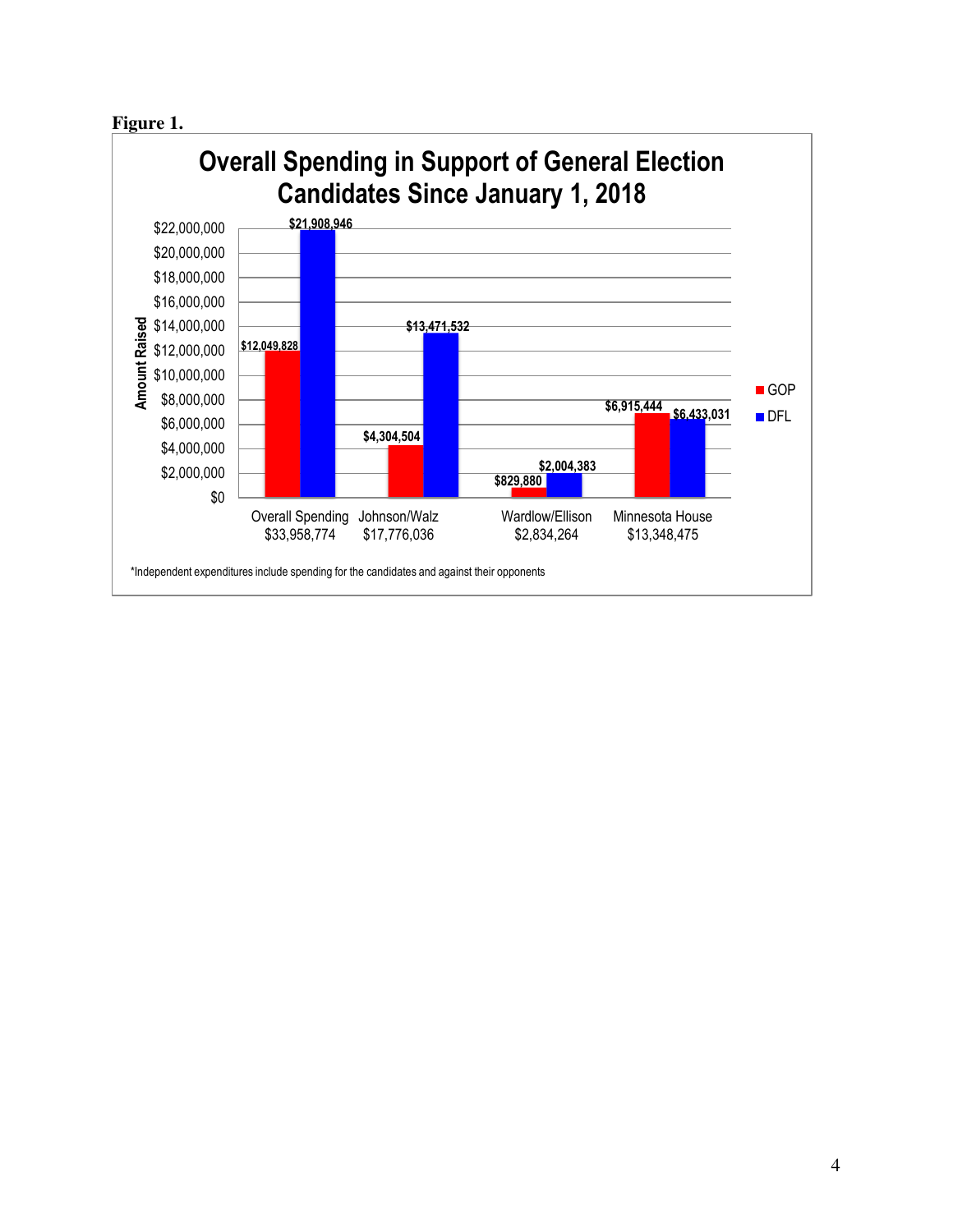## **Independent expenditures by parties, groups, corporations, unions, and associations are flooding Minnesota, helping to create disparities in spending for DFL and GOP candidates.**

Independent expenditures (IEs) account for a majority of overall spending on state races. Independent expenditures are unlimited, and they are made without coordination with the candidates or their campaigns. By contrast, party, political action committees, individual, other, and public subsidy contributions are direct contributions to candidates' campaigns and limited by law.

Independent expenditure groups in support of Walz and Ellison were far greater than IE support for their rivals, while IE groups propelled the spending advantage for GOP candidates for statehouse contests.

Figure 2 shows that 59% of the overall spending on DFL candidates came from IEs and 51% for GOP candidates.

**Figure 2. Independent expenditures and individual campaign contributions are the biggest source of overall spending for state offices.** 

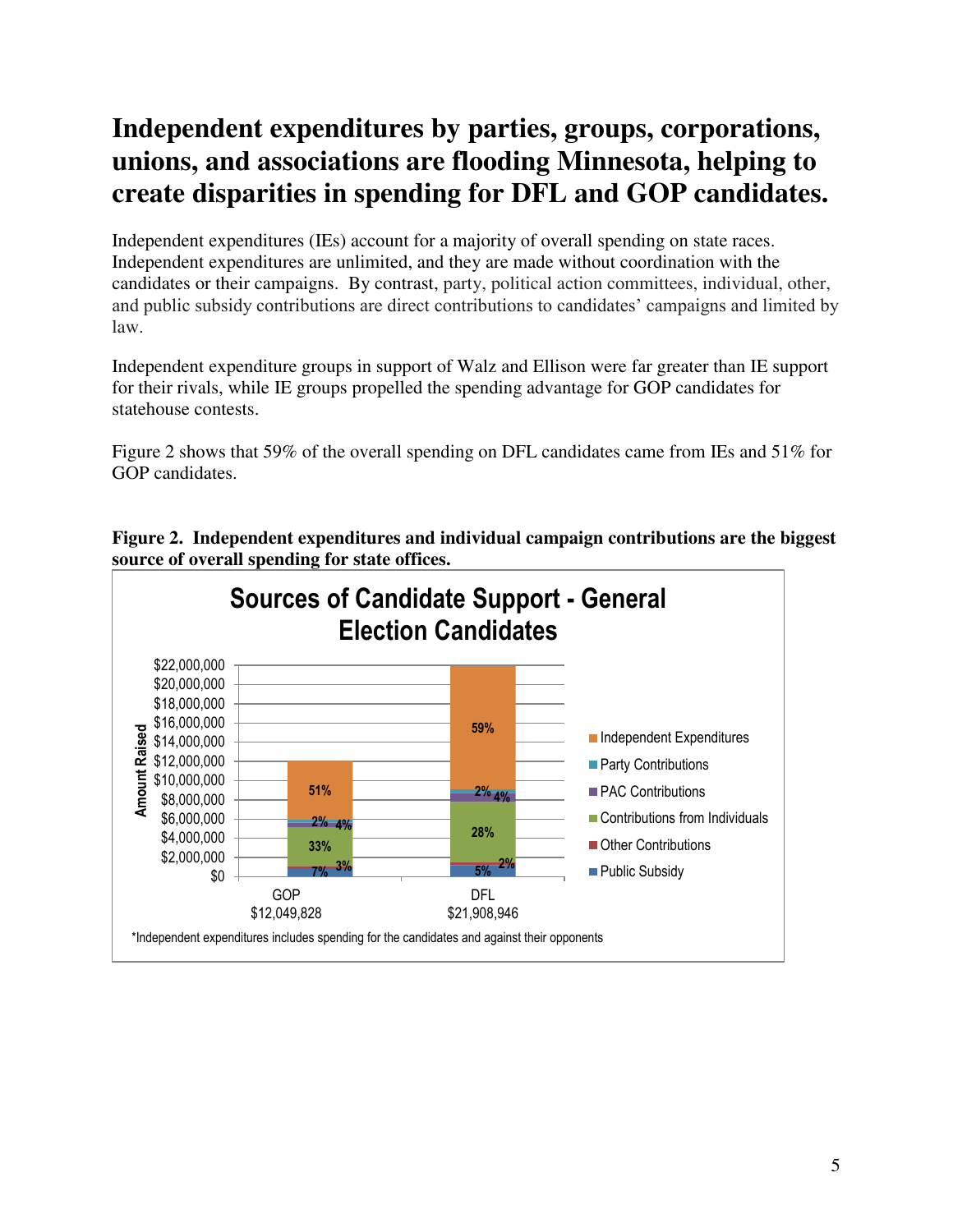| Groups making independent expenditures*               |                    |  |  |  |
|-------------------------------------------------------|--------------------|--|--|--|
|                                                       |                    |  |  |  |
| <b>GOP</b>                                            | <b>Total Spent</b> |  |  |  |
| Freedom Club State PAC                                | \$1,656,799        |  |  |  |
| <b>HRCC</b>                                           | \$885,356          |  |  |  |
| Pro Jobs Majority                                     | \$866,060          |  |  |  |
| <b>Coalition of Minnesota Businesses IEPC</b>         | \$827,625          |  |  |  |
| <b>Housing First Fund</b>                             | \$601,500          |  |  |  |
|                                                       |                    |  |  |  |
| DFL                                                   |                    |  |  |  |
| Alliance for a Better Minnesota Action Fund           | \$4,290,503        |  |  |  |
| <b>MN Victory PAC</b>                                 | \$2,763,805        |  |  |  |
| <b>MN DFL State Central Committee</b>                 | \$2,475,312        |  |  |  |
| Planned Parenthood of Minnesota Political Action Fund | \$778,020          |  |  |  |
| Everytown for Gun Safety Victory Fund Minnesota       | \$445,243          |  |  |  |

**Figure 3. Top groups making independent expenditures** 

\*Does not include \$90,253 spent by liberal-leaning Alliance for Jobs Political Action Committee against Tim Walz before the primary

Figure 4 shows that 71% of spending to support Walz comes from independent expenditure groups, greatly increasing his spending advantage over Johnson (only 45% of his support comes from IEs).



**Figure 4. Walz receives far more of his funding from independent expenditures**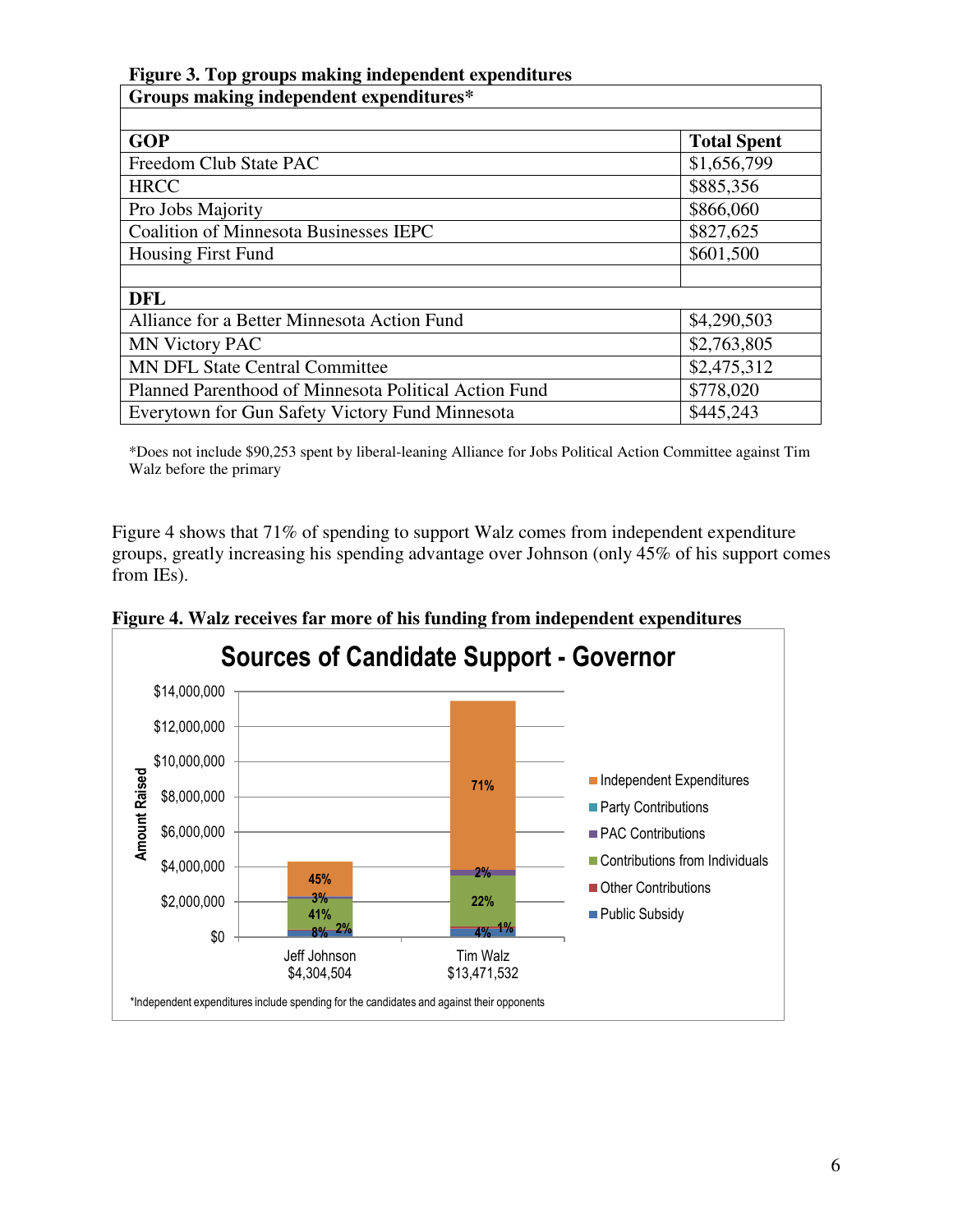Figure 5 shows that 54% of spending to support Ellison comes from independent expenditure groups, fueling his spending advantage over Wardlow (only 4% of his support comes from IEs).



**Figure 5. Ellison receives far more of his funding from independent expenditures**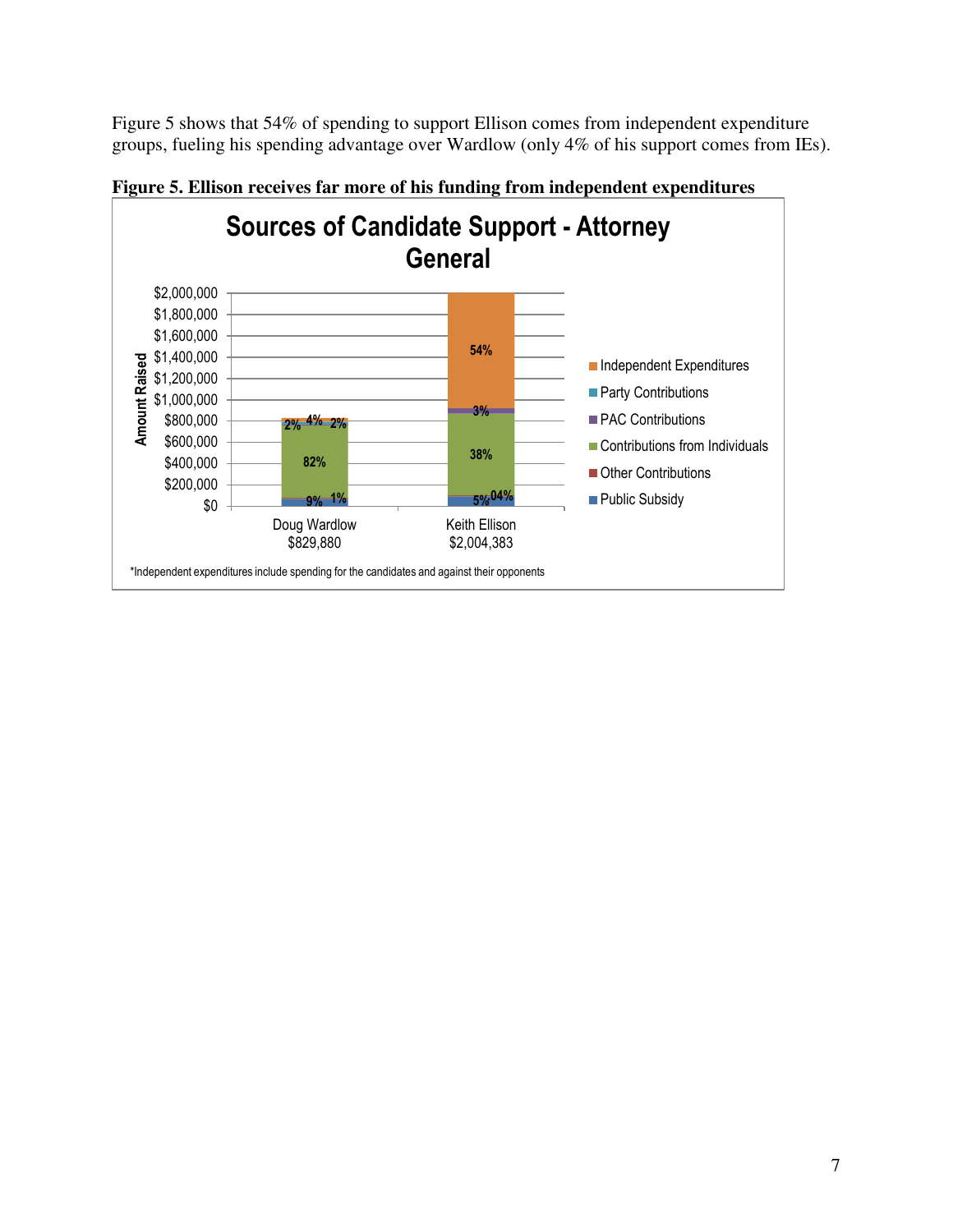Figure 6 shows that 60% of spending to support GOP statehouse candidates comes from independent expenditure groups, helping to account for their spending advantage over DFL candidates (only 33% of their support comes from IEs).



**Figure 6. GOP statehouse candidates receive far more of their funding from independent expenditures**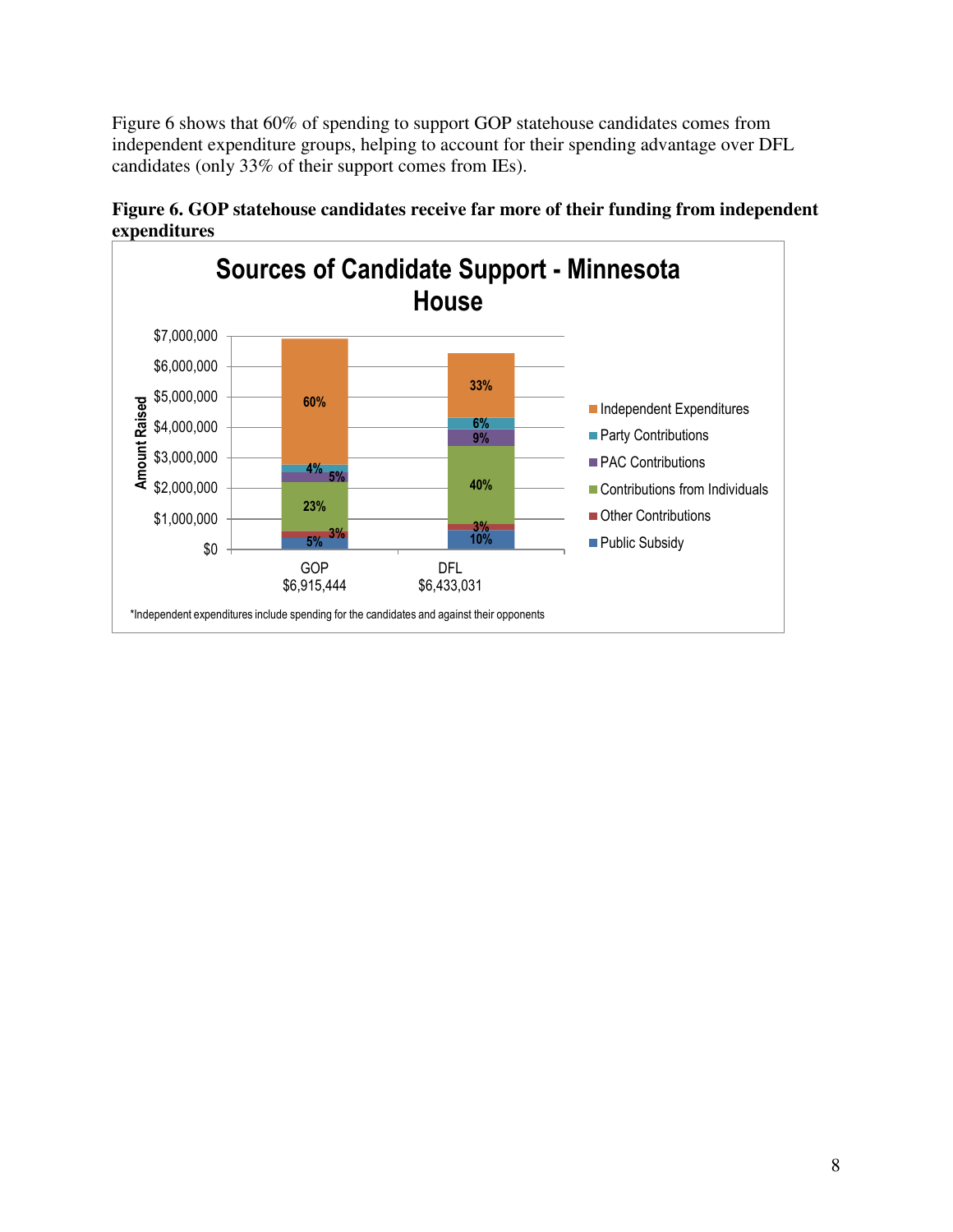## **In-state spending supports gubernatorial and statehouse races**

Around three quarters of contributions to the Walz and Johnson campaigns originates within Minnesota, according to Figure 7.



**Figure 7. Most contributions to the gubernatorial candidates come from Minnesota**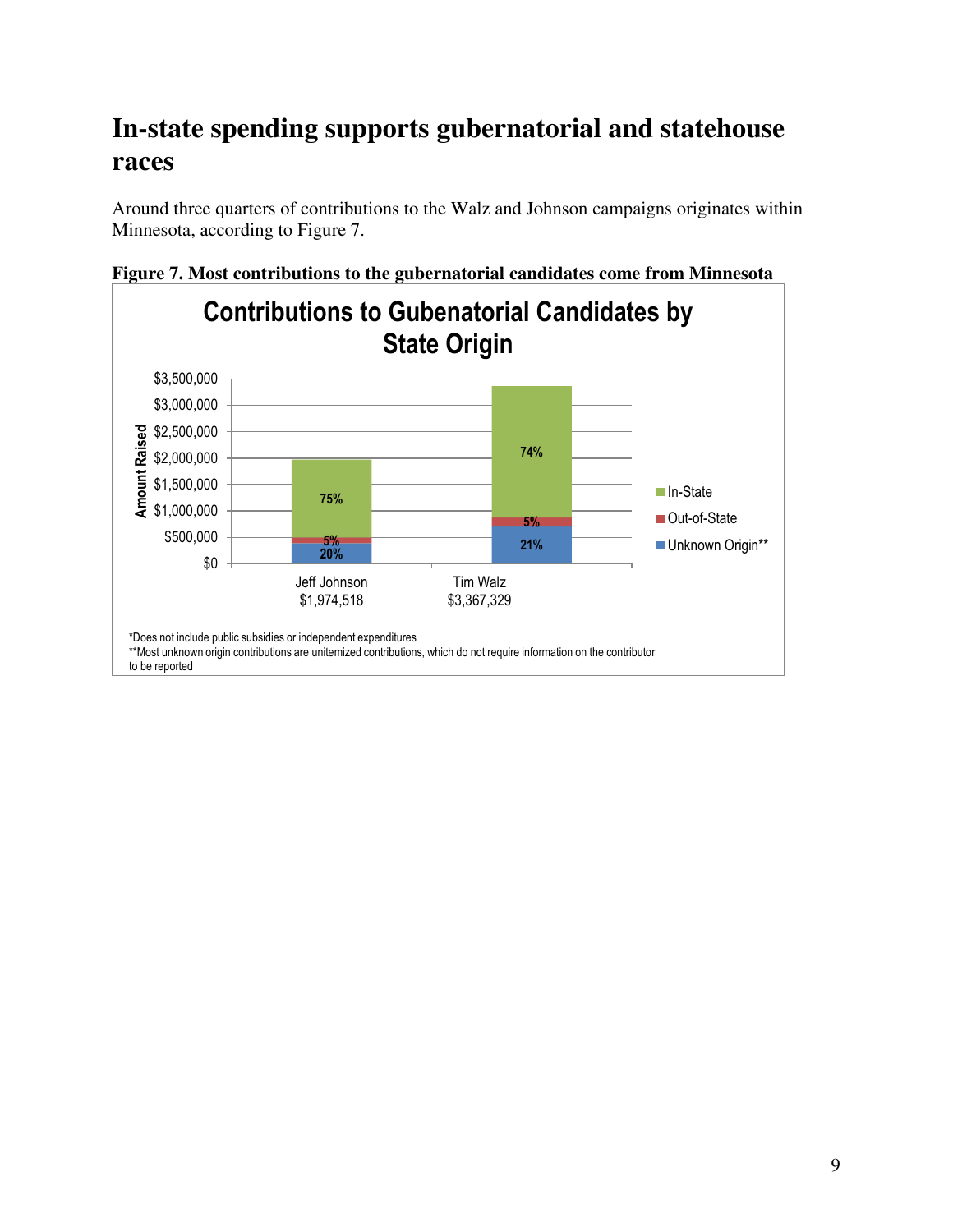Minnesota contributors account for the majority of contributions to statehouse races by Republicans (53%) and Democrats (52%), according to Figure 8.



**Figure 8. Most contributions to the statehouse races comes from Minnesota**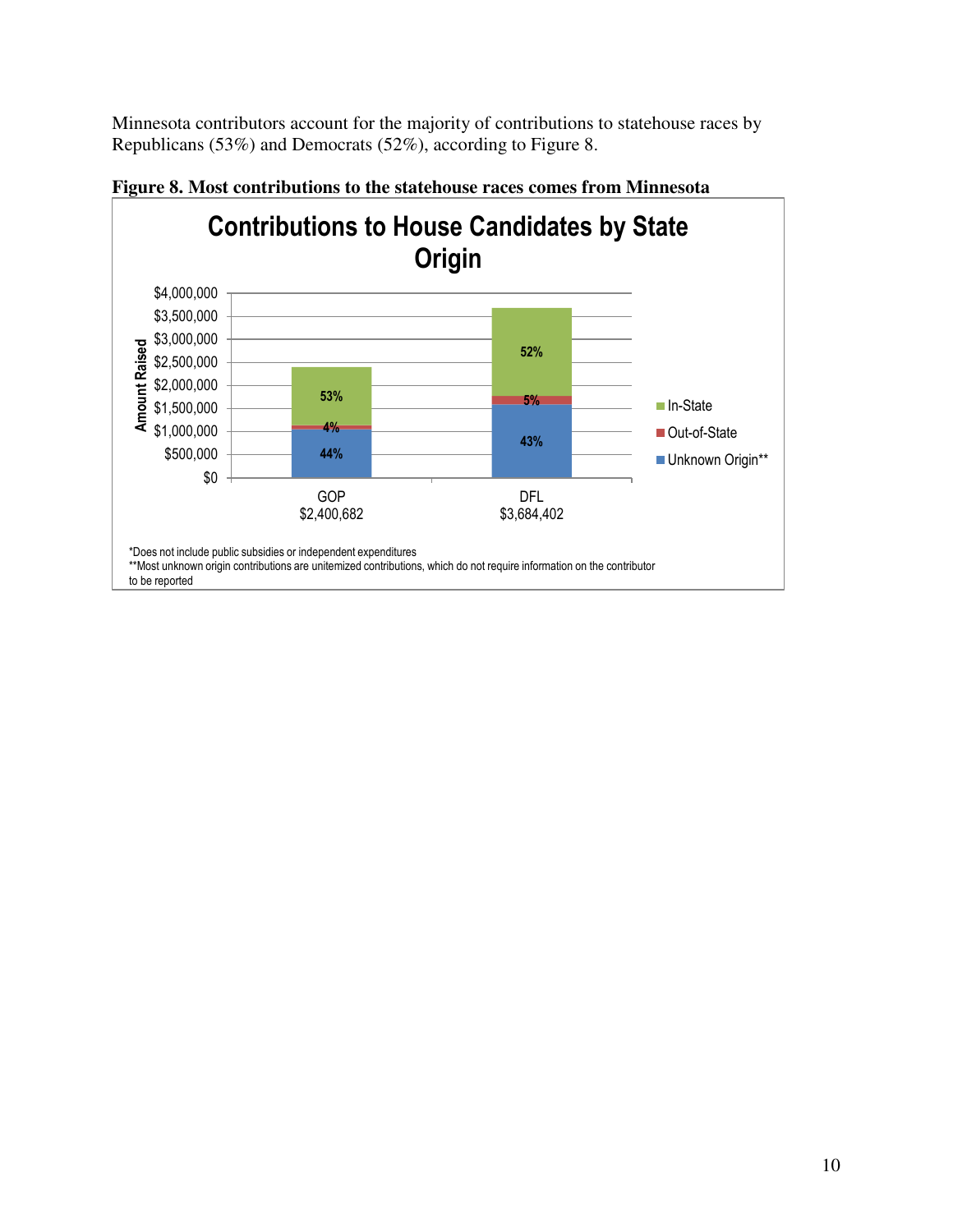Out-of-state contributors are an important source of Ellison's funds (28%), whereas only 9% of Wardlow's contributions come from outside Minnesota. See Figure 9



**Figure 9. Most of Wardlow's support comes from Minnesota sources**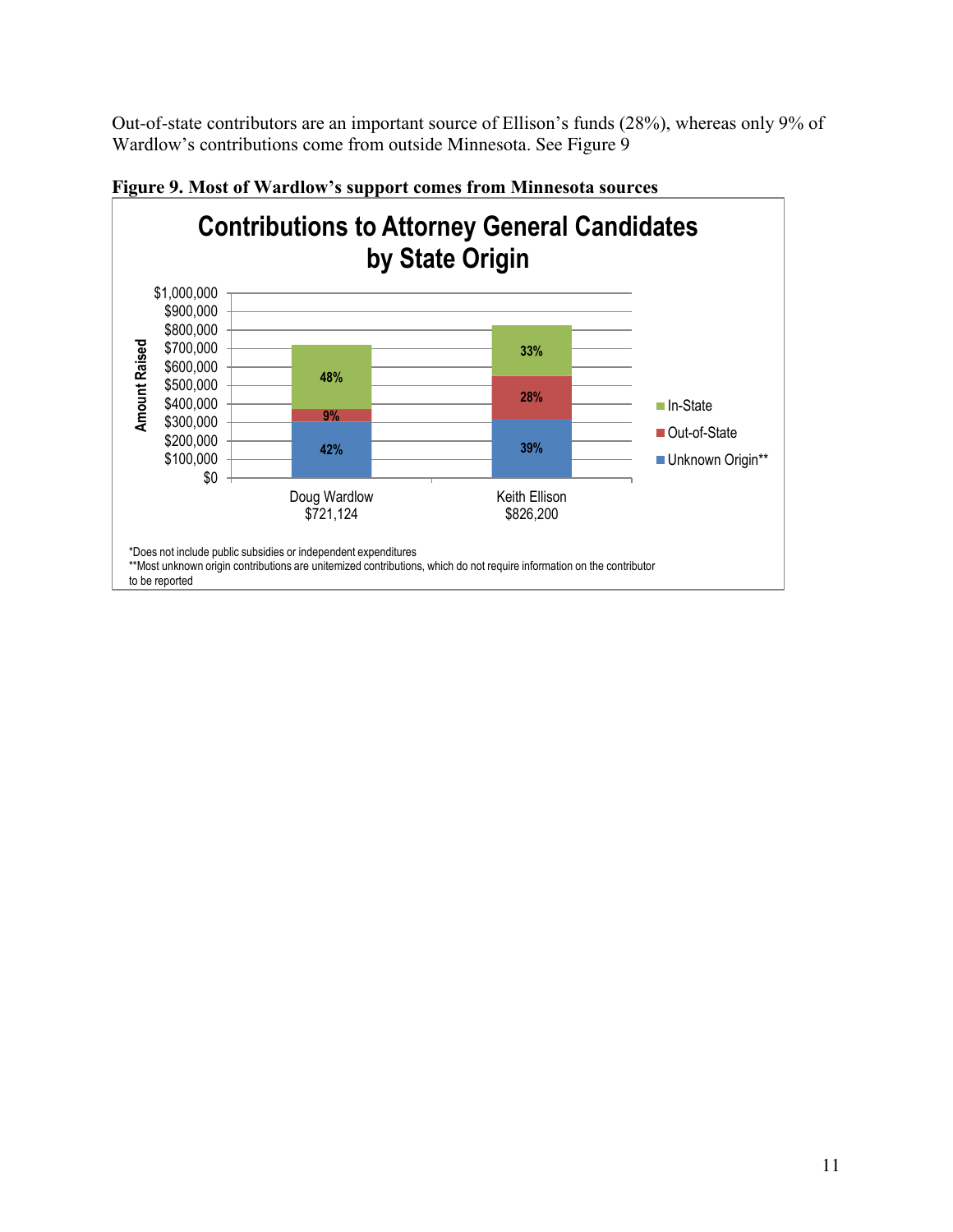# **Big Checks Dominate Gubernatorial Candidates' Coffers**

Walz and Johnson raise most of their campaign money from individuals contributing over \$500. These large contributions fund 60% of Walz's campaign funds and 63% of Wardlow's, according to Figure 10.

Smaller donations of less than \$200 account for the majority or plurality of the candidates' funds in the Attorney General and Statehouse races, as shown in Figures 11 and 12.



**Figure 10. Checks of over \$500 fund the gubernatorial candidates' campaigns**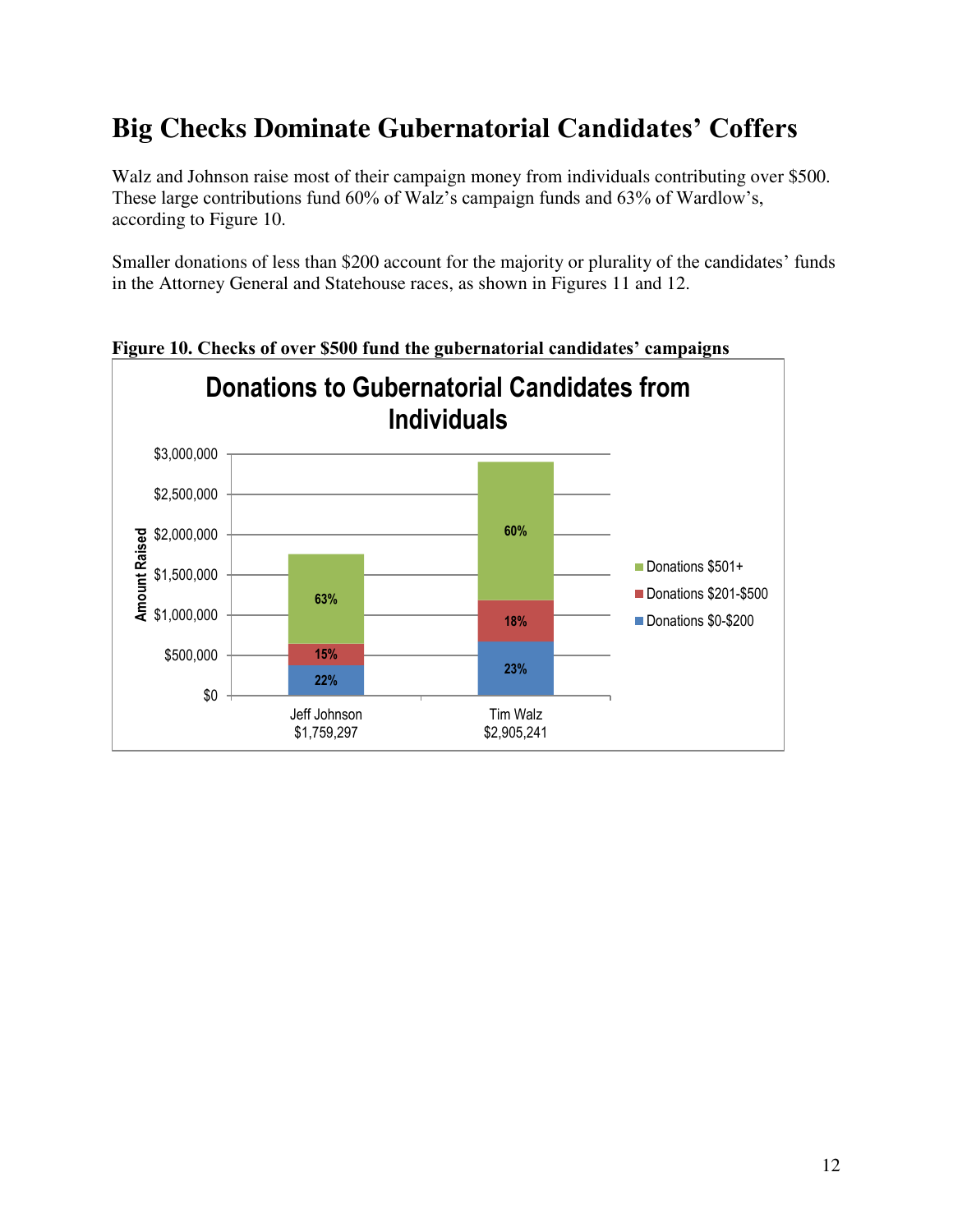

**Figure 11. Donations of less than \$200 comprise the majority or plurality of the candidates' coffers**

**Figure 12. Donations of less than \$200 fund the majority of statehouse candidates' campaign coffers** 

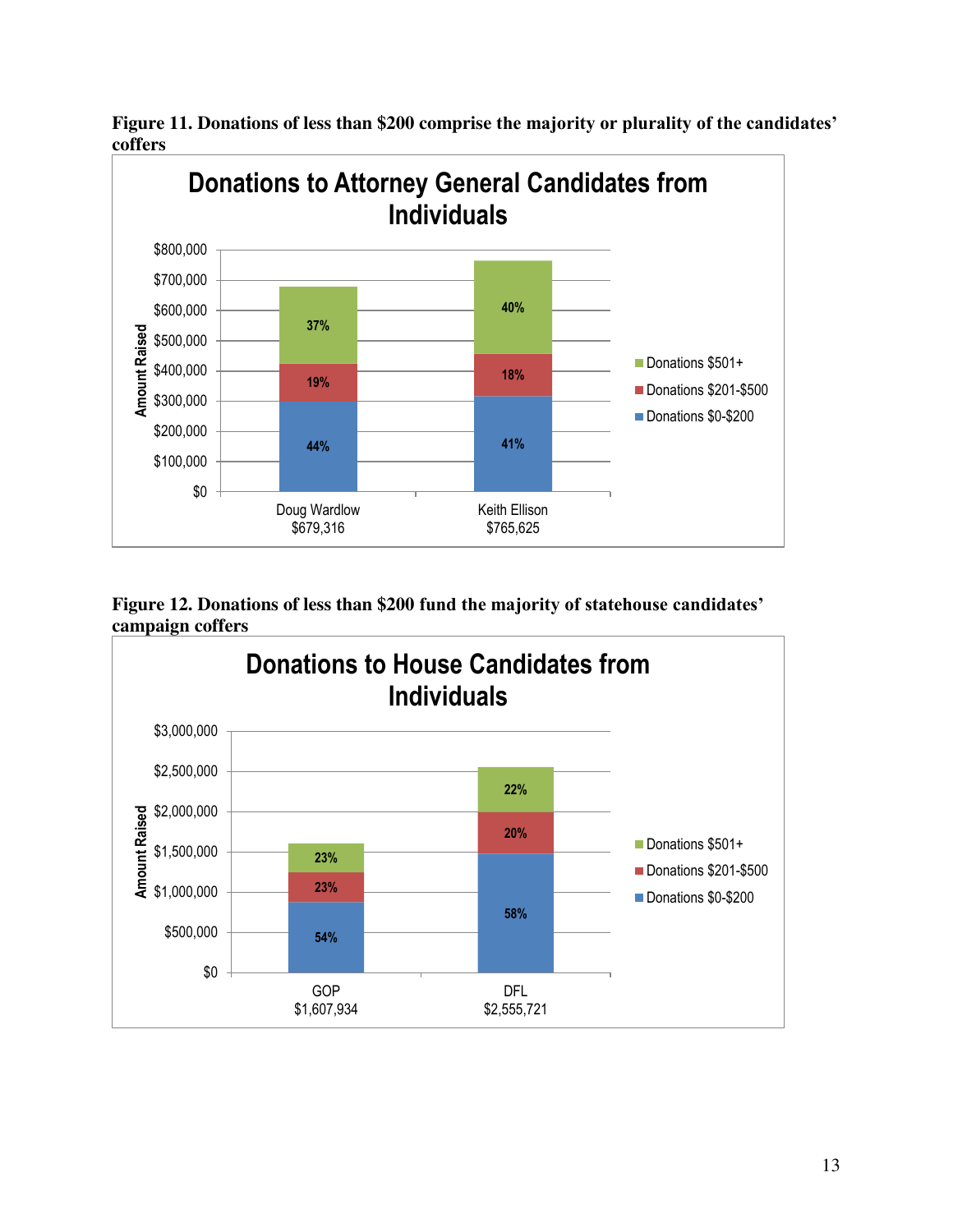### **GOP candidates for Minnesota House of Representatives are receiving more campaign support than DFL candidates**

There are 23 battleground statehouse races, according to party documents and interviews with party officials and consultants.

- $\triangleright$  GOP candidates are outspending their DFL counterparts in 16 of the 23 battleground districts and by large margins in 12 districts of \$40,000 or more.
- $\triangleright$  Even for the 15 districts that the DFL targeted as pick-up opportunities, 13 of the GOP candidates received more support, 10 by large margins
- DFL candidates outspent their GOP rivals in only 5 of the 23 battleground districts.

| it is one canonique are outspending by B canoniques in more state from Figure<br><b>Incumbent holding seat</b> | Party targeting district | <b>Reason district</b><br>targeted      | Party with greater campaign<br>spending<br>\$10K; 40K or more; Even |            |             |
|----------------------------------------------------------------------------------------------------------------|--------------------------|-----------------------------------------|---------------------------------------------------------------------|------------|-------------|
| 3A Rob Eckland (DFL Incumbent)                                                                                 | GOP targeting            | Trump won                               |                                                                     | <b>DFL</b> |             |
| 4B Paul Marquart (DFL Incumbent)                                                                               | GOP targeting            | Trump won                               | <b>DFL</b>                                                          |            |             |
| 5A Sandy Layman (GOP Incumbent)                                                                                | DFL targeting            | Top 2016 race that is<br>still targeted |                                                                     | <b>GOP</b> |             |
| 11A Mike Sundin (DFL Incumbent)                                                                                | GOP targeting            | Clinton won with less<br>than $50\%$    | <b>GOP</b>                                                          |            |             |
| 14B Jim Knoblach (GOP Incumbent)                                                                               | DFL targeting            | Trump won with less<br>than 50%         | <b>DFL</b>                                                          |            |             |
| 19A Clark Johnson (DFL Incumbent)                                                                              | GOP targeting            | Trump won                               | <b>DFL</b>                                                          |            |             |
| 20B David Bly (DFL not running in<br>2018)                                                                     | GOP targeting            | Clinton won with less<br>than 50%       |                                                                     | <b>GOP</b> |             |
| 33B Cindy Pugh (GOP Incumbent)                                                                                 | DFL targeting            | Clinton won                             | <b>GOP</b>                                                          |            |             |
| 34B Dennis Smith (GOP Incumbent)                                                                               | <b>DFL</b> targeting     | Clinton won                             |                                                                     | <b>DFL</b> |             |
| 37A Erin Koegel (DFL Incumbent)                                                                                | GOP targeting            | Trump won                               |                                                                     | <b>GOP</b> |             |
| 38B Matt Dean (GOP Incumbent and                                                                               | DFL targeting            | Trump won with less                     |                                                                     | <b>GOP</b> |             |
| not running in 2018)                                                                                           |                          | than $50\%$                             |                                                                     |            |             |
| 42A Randy Jessup (GOP Incumbent)                                                                               | DFL targeting            | Clinton won                             |                                                                     | <b>GOP</b> |             |
| 44A Sarah Anderson (GOP Incumbent)                                                                             | DFL targeting            | Clinton won                             |                                                                     | <b>GOP</b> |             |
| 48B Jennifer Loon (GOP Incumbent)                                                                              | DFL targeting            | Clinton won                             |                                                                     |            | $\mathbf X$ |
| 48A Laurie Pryor (DFL Incumbent)                                                                               | GOP targeting            | Won by only 3.48% in<br>2016            | <b>GOP</b>                                                          |            |             |
| 49A Cario Anselmo (GOP Incumbent)                                                                              | DFL targeting            | Clinton won                             |                                                                     | <b>GOP</b> |             |
| 52B Regina Barr (GOP Incumbent)                                                                                | DFL targeting            | Clinton won                             | <b>GOP</b>                                                          |            |             |
| 53B Kelly Fenton (GOP Incumbent)                                                                               | DFL targeting            | Clinton won                             |                                                                     | <b>GOP</b> |             |
| 54A Keith Franklin (GOP Incumbent)                                                                             | DFL targeting            | Clinton won                             |                                                                     | <b>GOP</b> |             |
| 56A Drew Christensen (GOP<br>Incumbent)                                                                        | DFL targeting            | Clinton won                             |                                                                     | <b>GOP</b> |             |
| 56B Roz Peterson (GOP Incumbent)                                                                               | DFL targeting            | Clinton won                             |                                                                     | <b>GOP</b> |             |
| 57A Erin Maye-Quade (DFL<br>Incumbent and not running in 2018)                                                 | GOP targeting            | Clinton won with less<br>than 50%       | Missing disclosure                                                  |            |             |
| 57B Anna Wills (GOP Incumbent)                                                                                 | DFL targeting            | Clinton won                             |                                                                     | <b>GOP</b> |             |

#### **Table 1. GOP candidates are outspending DFL candidates in more state House races**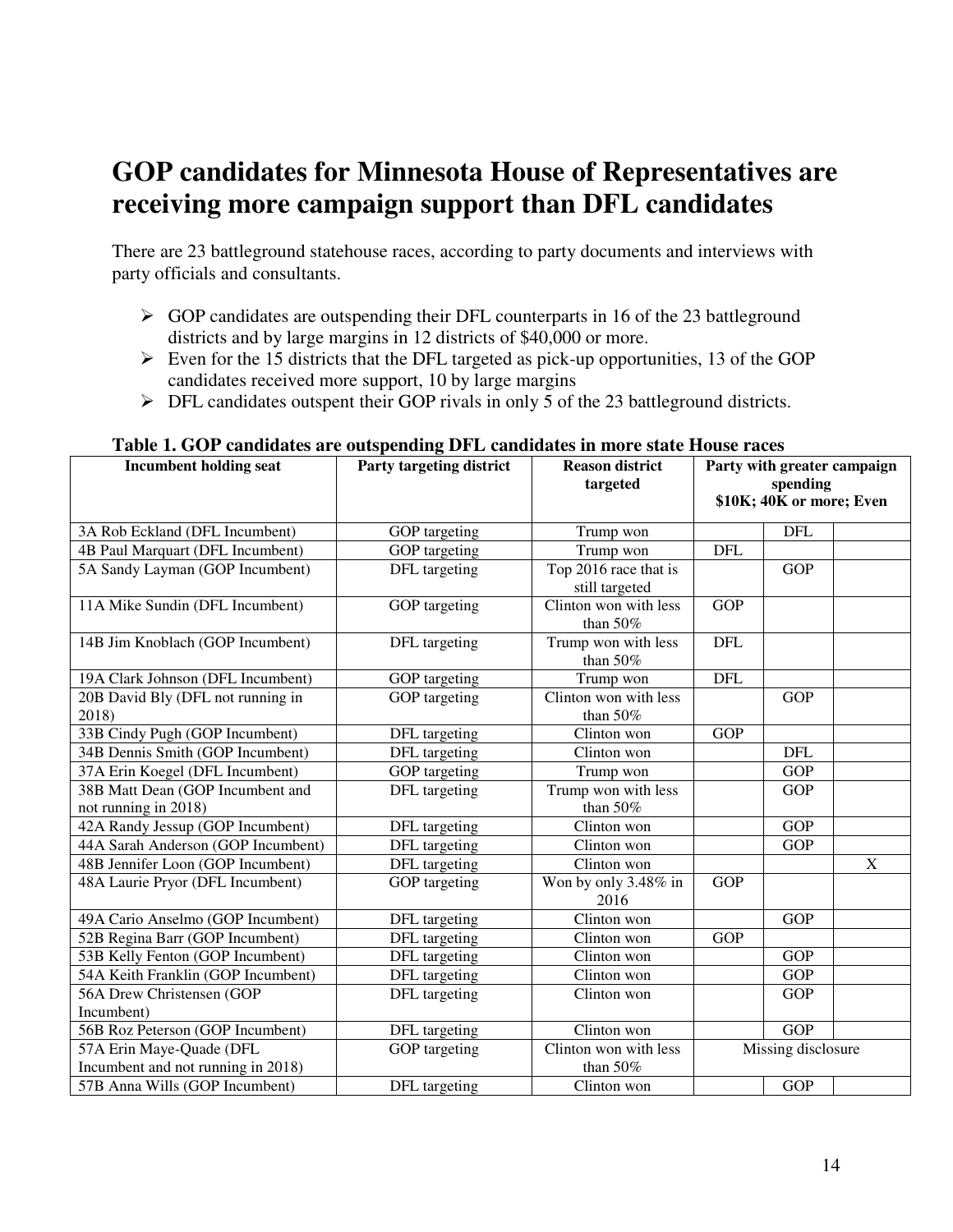Out of all the 134 seats up for election in 2018, DFL candidates receive more support than their GOP rivals in more contests (Figure 13). However, support for GOP candidates is better targeted at the most competitive races, while politically safe DFL incumbents are receiving ample support.



#### **Figure 13.**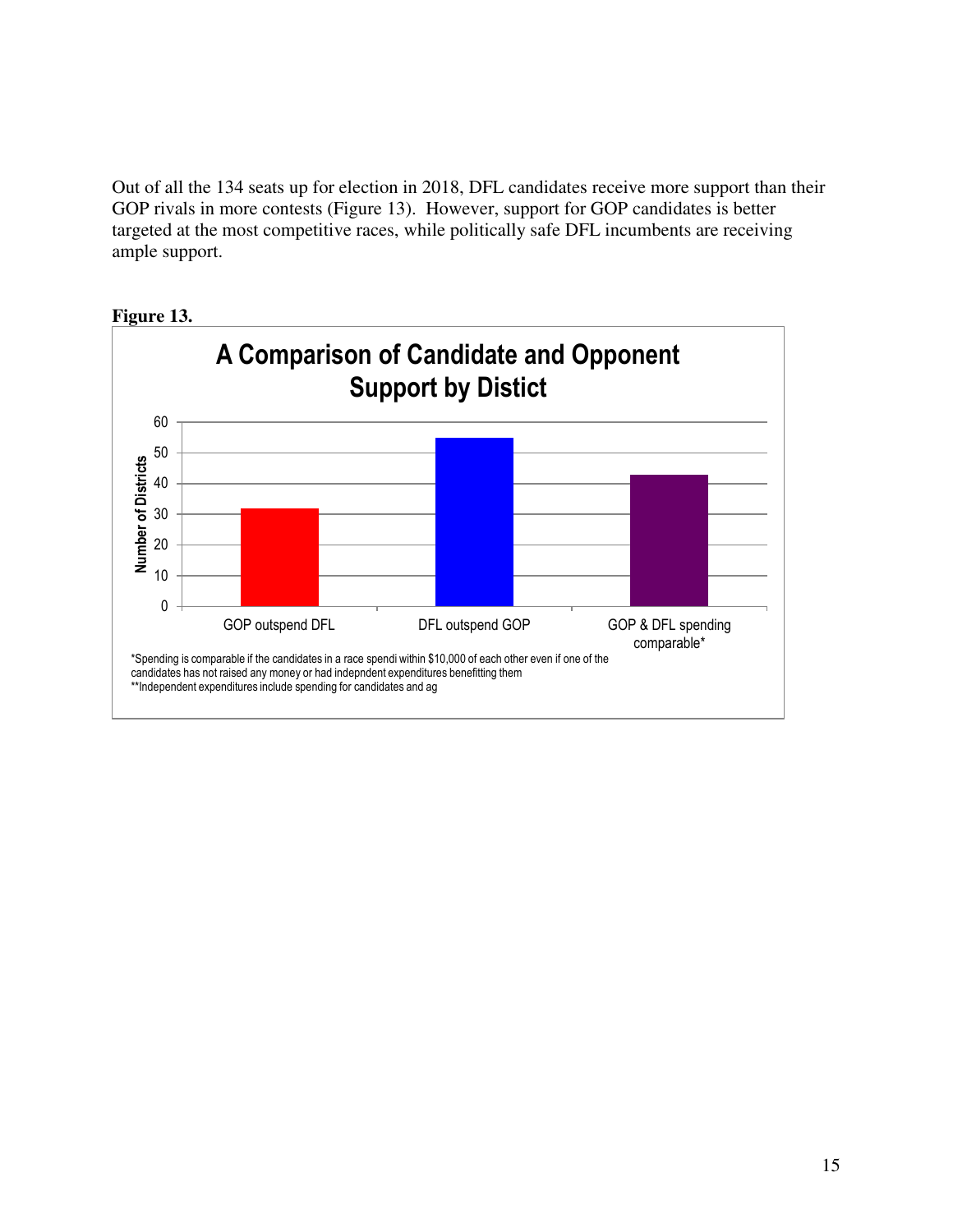## **House District 3A**

Ecklund has held the seat since a special election in 2015 when he won with 63% of the vote compared to the 19% and 16% of his Republican and Independent opponents, respectively. Both Ecklund and Goutermont ran unopposed in the 2018 primary. All of the independent expenditures benefitting Goutermout come from spending by the MN Jobs Coalition Legislative Fund against Ecklund. The independent expenditures benefitting Ecklund come from spending by DFL House Caucus, Education Minnesota, and MN DFL State Central Committee for Ecklund.



District 3A is in northeastern Minnesota. Barack Obama won the district in 2012 with 55% of the vote whereas Donald Trump won in 2016 with 50%.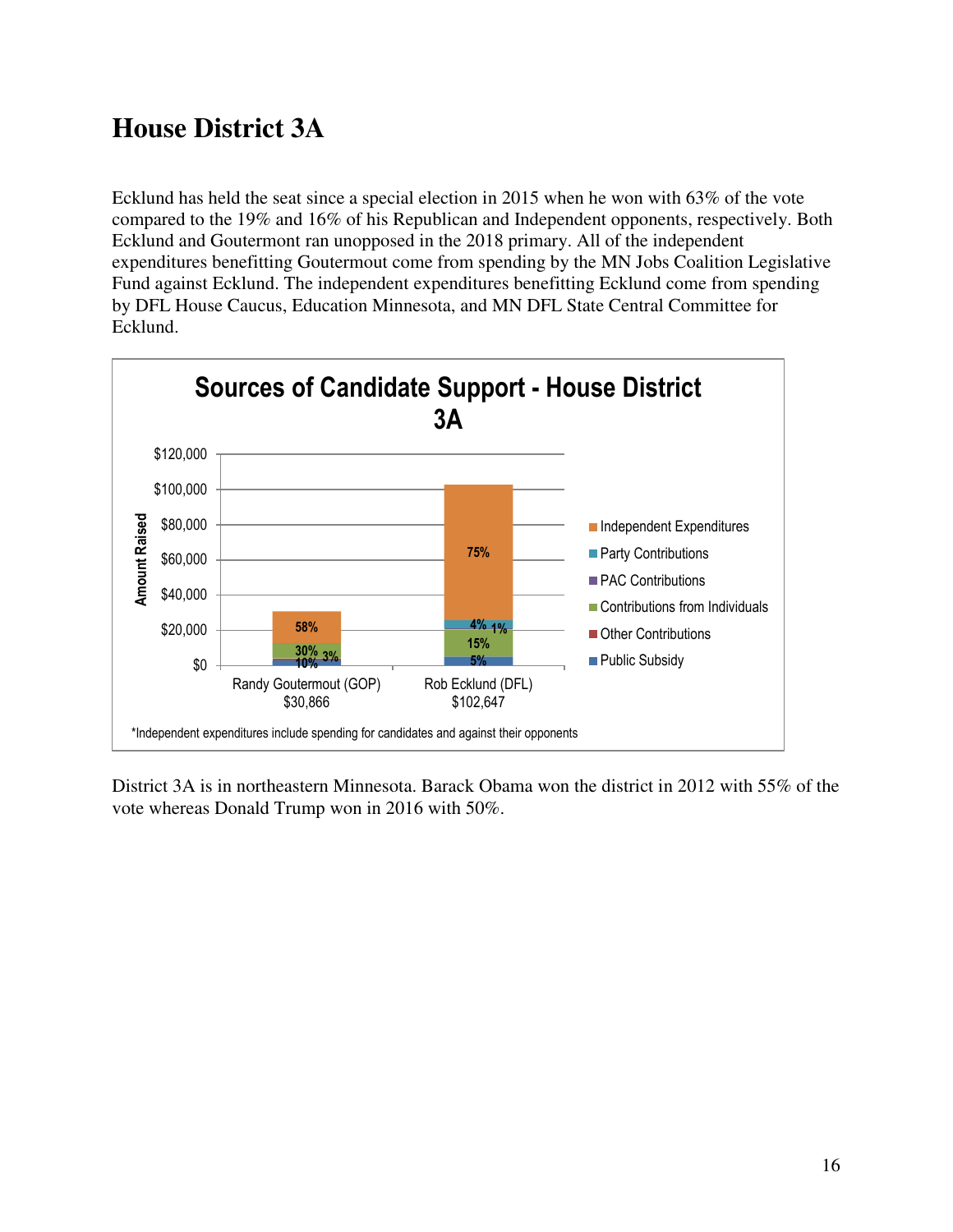## **House District 4B**

Marquart has held the seat since 2000 (9B from 2000-2012). Marquart and Peterson both ran unopposed in the 2018 primary. All of the independent expenditures benefitting Peterson come from HRCC and MN Jobs Coalition Legislative Funding spending against Marquart. The independent expenditures benefitting Marquart come from spending by Education Minnesota, MN AFL-CIO, the MN DFL State Central Committee, Housing First Fund, and Pro Jobs Majority spending for him.



District 4B is in northwestern Minnesota. Mitt Romney won the district in 2012 with 51% of the vote and Donald Trump won in 2016 with 57%.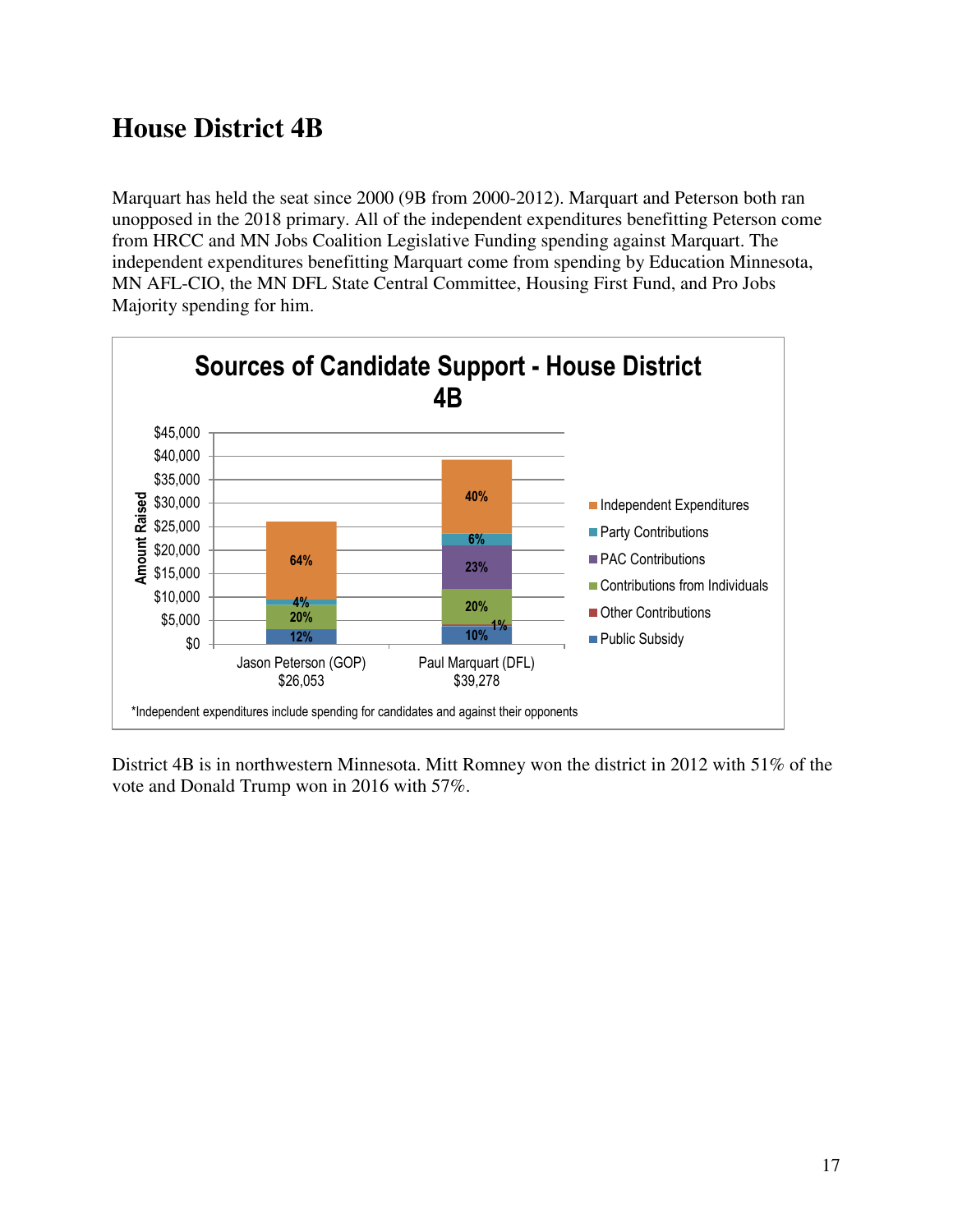## **House District 5A**

Persell had held the seat from 2008-2016 when Bliss defeated him by 13.9%. Both Bliss and Persell ran unopposed in the 2018 primary. The independent expenditures benefitting Bliss come from spending by the Coalition of Minnesota Businesses IEPC and Pro Jobs Majority both for Bliss and against Persell with MN Jobs Coalition Legislative Fund and HRCC also spending against Persell. The independent expenditures benefitting Persell come from spending by Alliance for a Better Minnesota, MN AFL-CIO, and SEIU Minnesota State Council for him.



District 5A is in northern Minnesota. Barack Obama won the district in 2012 with 52% of the vote whereas Donald Trump won in 2016 with 52%.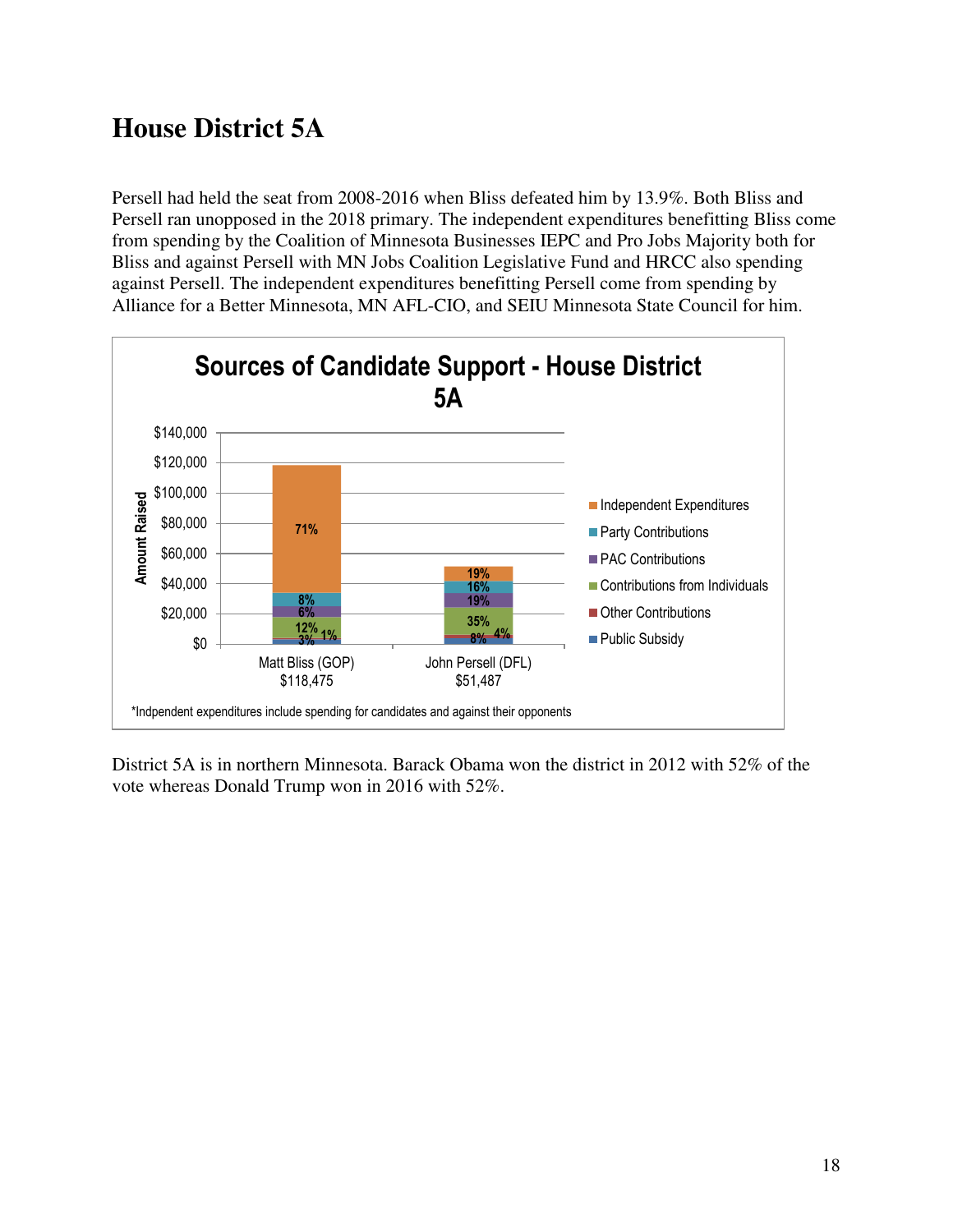## **House District 11A**

Sundin has held the seat since 2012 when he won 64% of the vote compared to the 30% and 6% of his Republican and Independent opponents, respectively. Dotseth and Sundin both ran unopposed in the 2018 primary. The independent expenditures benefitting Dotseth come from spending by the Coalition of Minnesota Businesses IEPC both for Dotseth and against Sundin and spending by MN Jobs Coalition Legislative Fund and Pro Jobs Majority spending against Sundin.



District 11A is in northeastern Minnesota. Barack Obama won the district with 62% of the vote in 2012 and Hillary Clinton won in 2016 with 47%.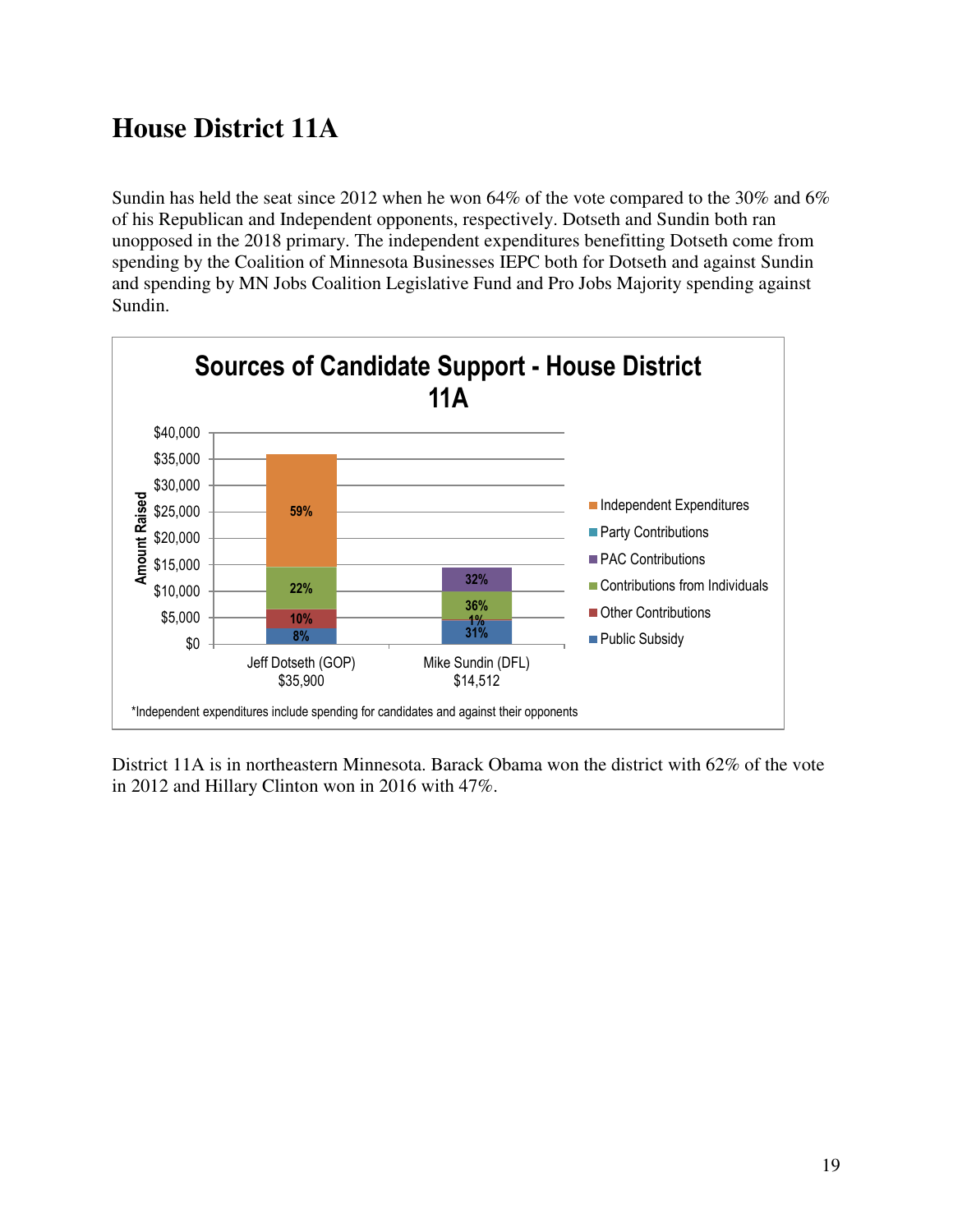## **House District 14B**

Knoblach has held the seat since 2014 when he defeated the incumbent, Zach Dorholt (DFL) by 2.66%. Knoblach and Dan Wolgamott both ran unopposed in the 2018 primary. A majority of the independent expenditures benefitting Knoblach come from spending by Pro Jobs Majority supporting him with some additional spending by MN Jobs Coalition Legislative Fund against Wolgamott. Most of the independent expenditures supporting Wolgamott come from independent expenditures made by the DFL House Caucus and the MN DFL State Central Committee supporting him with Education Minnesota and MN AFL-CIO also spending for him. Additionally, the MN DFL State Central Committee made independent expenditures against Knoblach.



District 14B is in central Minnesota and includes parts of St. Cloud. Barack Obama won the district in 2012 with 53% of the vote whereas Donald Trump won in 2016 with 47% of the vote.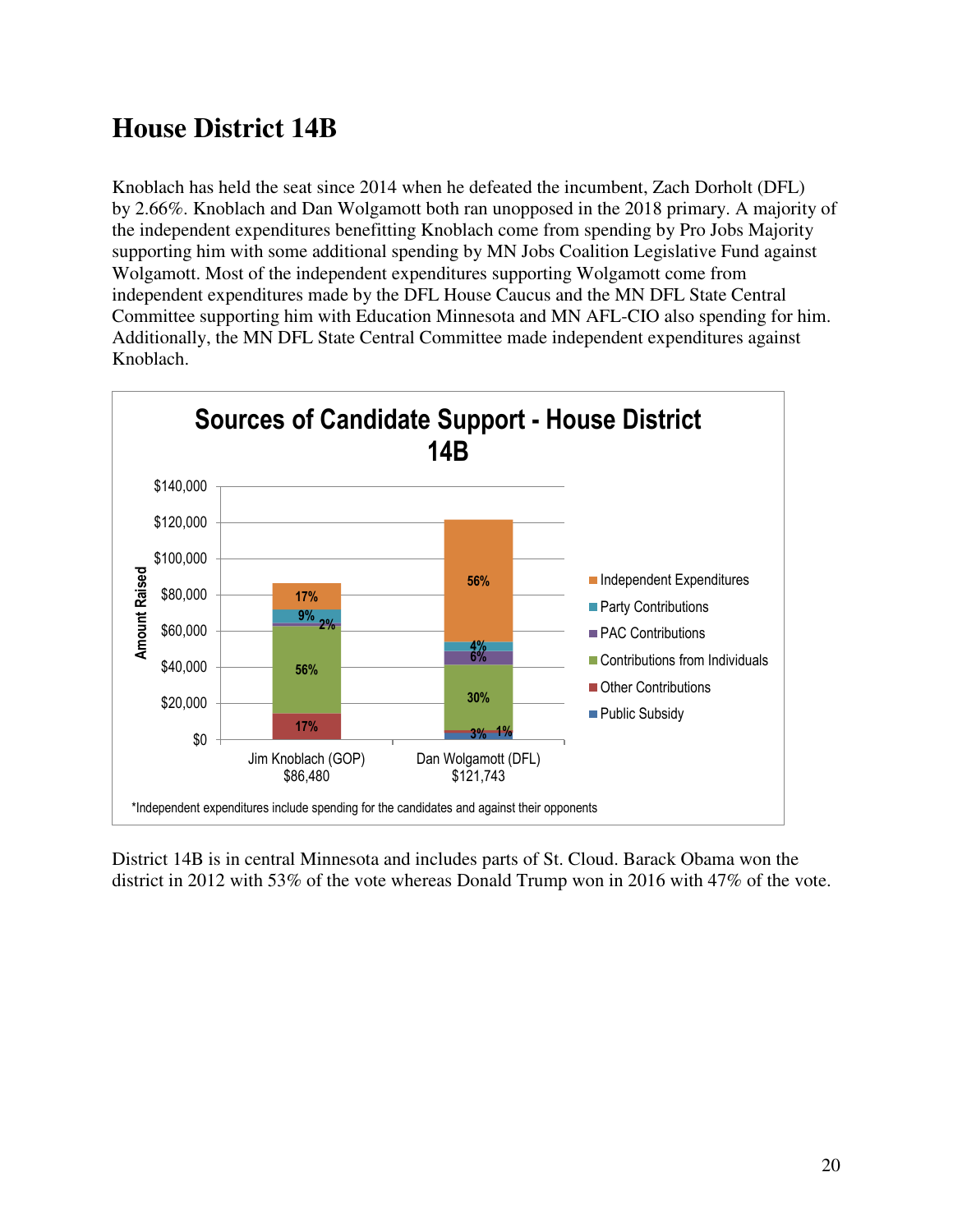#### **House District 19A**

Clark Johnson (DFL) has held the seat since a special election in 2013, but is not seeking reelection in 2018. Spears ran against Johnson in 2014 and 2016. Spears and Brand both ran unopposed in the 2018 primary. The independent expenditures benefitting Spears come from spending by the Coalition of MN Businesses IEPC both for Spears and against Brand and spending by MN Jobs Coalition Legislative Fund, Pro Jobs Majority, and HRCC against Brand. Housing First Fund for Spears also made independent expenditures for Spears. The independent expenditures benefitting Brand come from spending by the DFL House Caucus and MN DFL State Central Committee both for Spears and against Brand. Additionally, Education Minnesota, MN AFL-CIO, and SEIU Minnesota State Council all made independent expenditures for Brand.



District 19A is in southern Minnesota. Barack Obama won the district in 2012 with 53% whereas Donald Trump won in 2016 with 48%.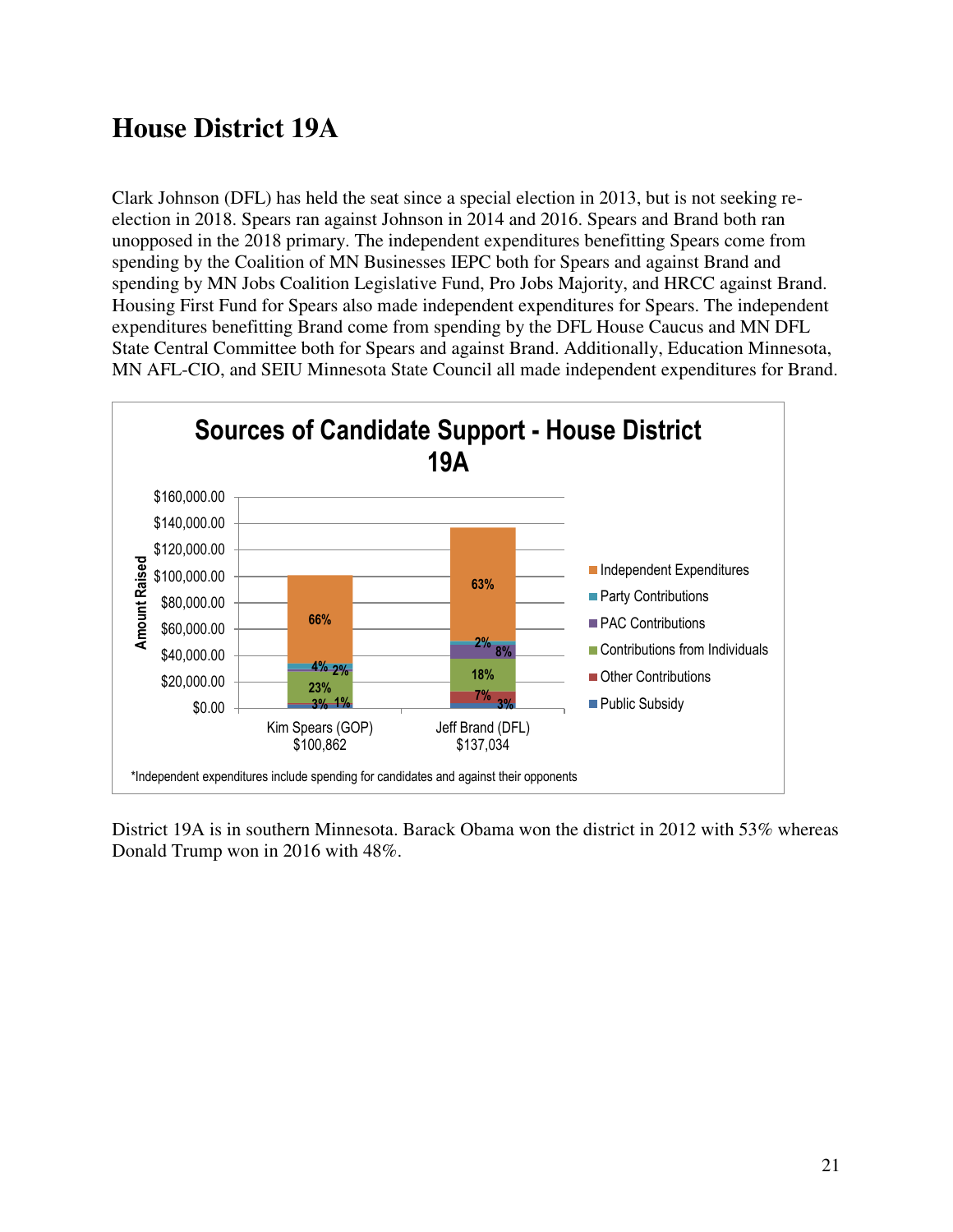## **House District 20B**

David Bly (DFL) has held the seat since 2006, but is not seeking re-election in 2018. Gare and Lippert both ran unopposed in the 2018 primary. The independent expenditures benefitting Gare come from spending by Pro Jobs Majority and the Coalition of Minnesota Businesses IEPC for both for Gare and against Lippert, Housing First Fund spending for Gare, and HRCC spending against Lippert. The independent expenditures benefitting Lippert come from spending by the DFL House Caucus both for Lippert and against Gare. Additionally, the MN DFL State Central Committee and SEIU Minnesota State Council also spent for Lippert.



District 20B is in southeastern Minnesota. Barack Obama won in the district with 54% of the vote in 2012 and Hillary Clinton won in 2016 with 47%.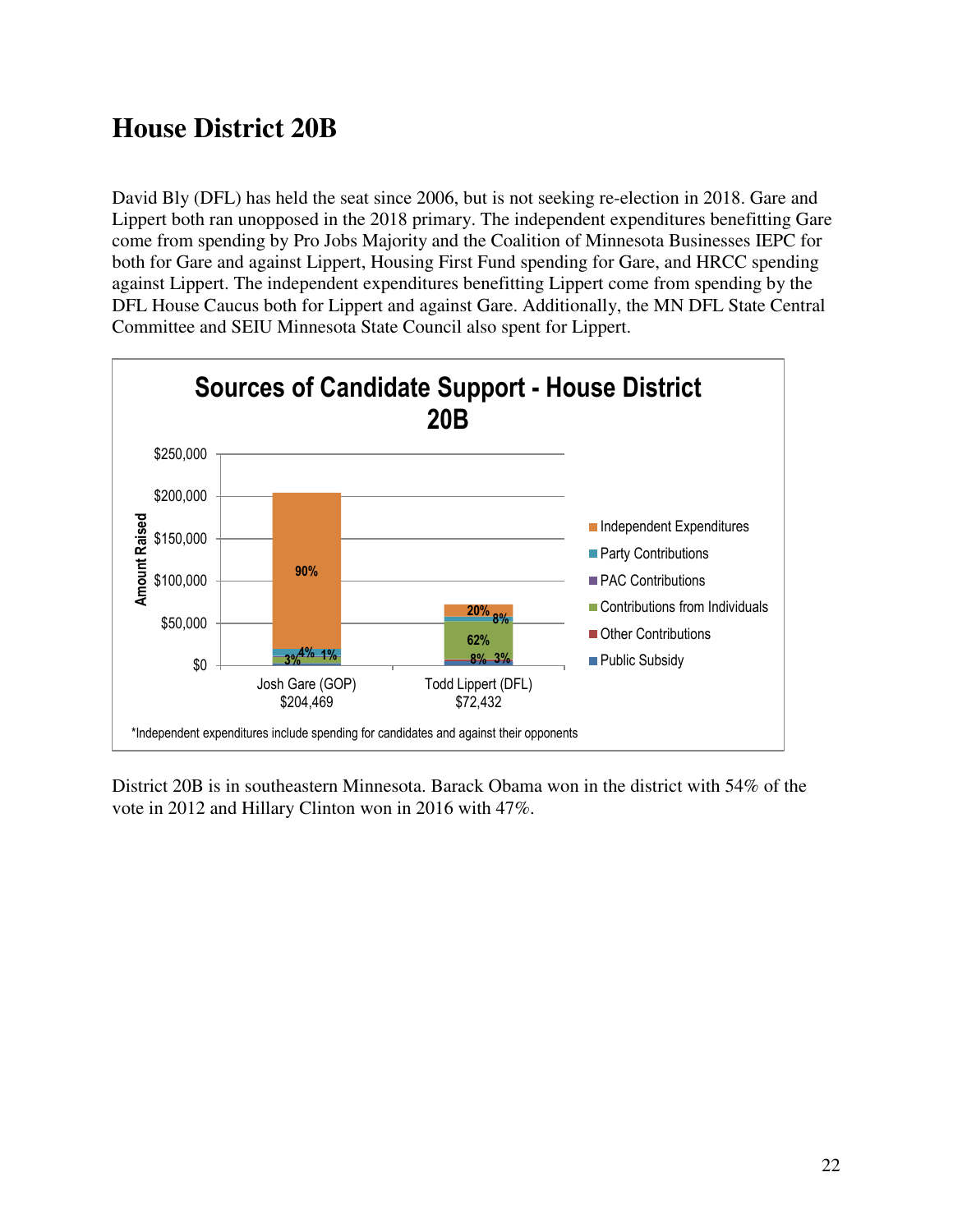## **House District 33B**

Pugh has held the seat since 2012 when she defeated Denise Bader (DFL) for the open seat by 8.8%. Both Pugh and Morrison ran unopposed in the 2018 primary. The independent expenditures benefitting Pugh come from spending by Freedom Club State PAC for her and by HRCC both for Pugh and against Morrison. The independent expenditures benefitting Morrison come from spending by Everytown for Gun Safety both for Morrison and against Pugh.



District 33B is in the western Twin Cities area. Mitt Romney won the district in 2012 with 55% of the vote whereas Hillary Clinton won the district with 46%.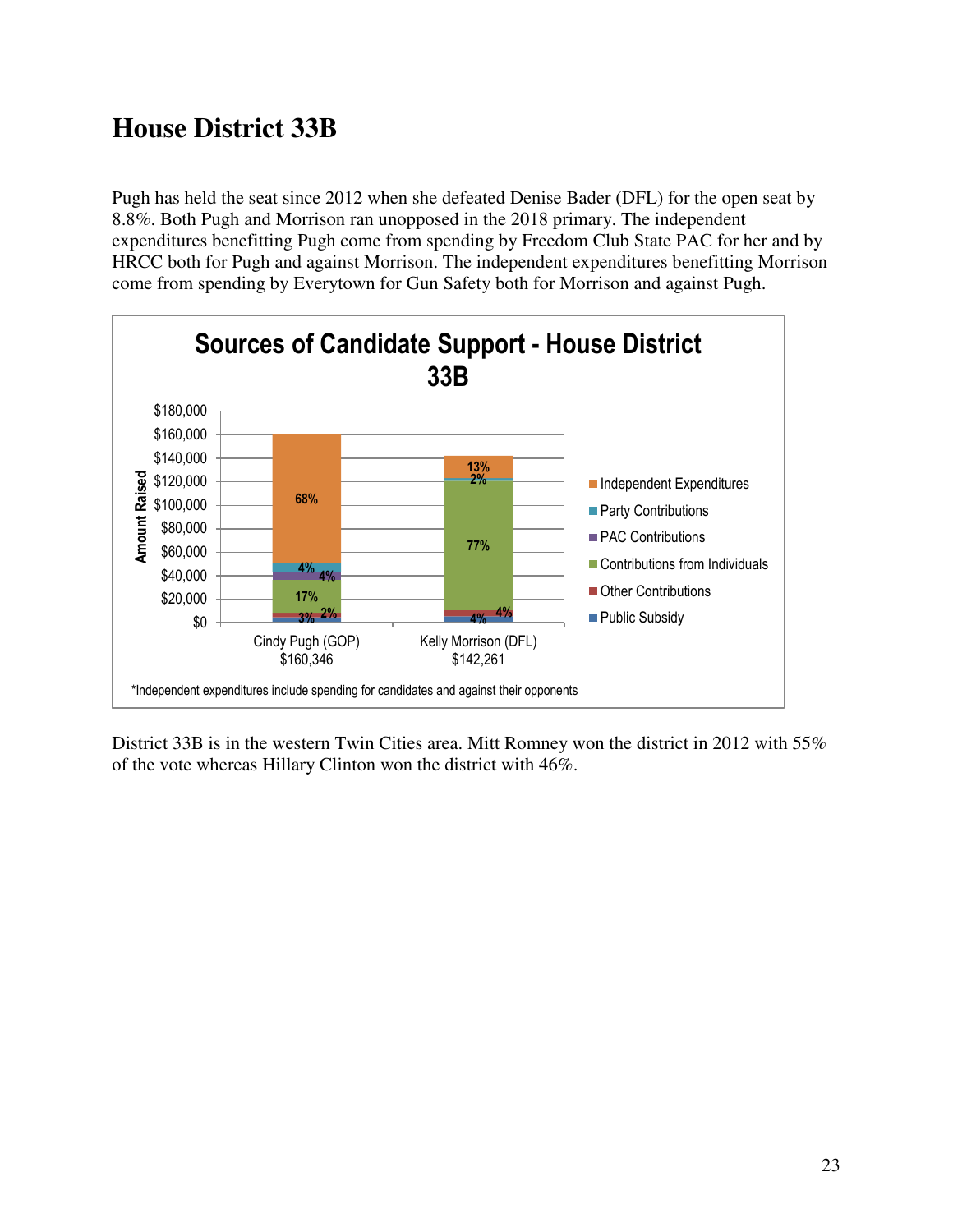## **House District 34B**

Smith has held the seat since 2014 since he defeated David Hoden (DFL) for the open seat by 12.9%. Smith and Bahner both ran unopposed in the 2018 primary. All of the independent expenditures benefitting Smith come from spending by Housing First Fund for him and by the HRCC and MN Jobs Coalition Legislative Fund against Bahner. The independent expenditures benefitting Bahner come from spending by the DFL House Caucus, Driving MN, Everytown for Gun Safety, and MN DFL State Central Committee for Bahner and against Smith. Additionally, Alliance for a Better Minnesota, Education Minnesota, Outfront MN, and SEIU Minnesota State Council all spent for Bahner.



District 34B is in the western Twin Cities area. Mitt Romney won the district in 2012 with 52% whereas Hillary Clinton won in 2016 with 48%.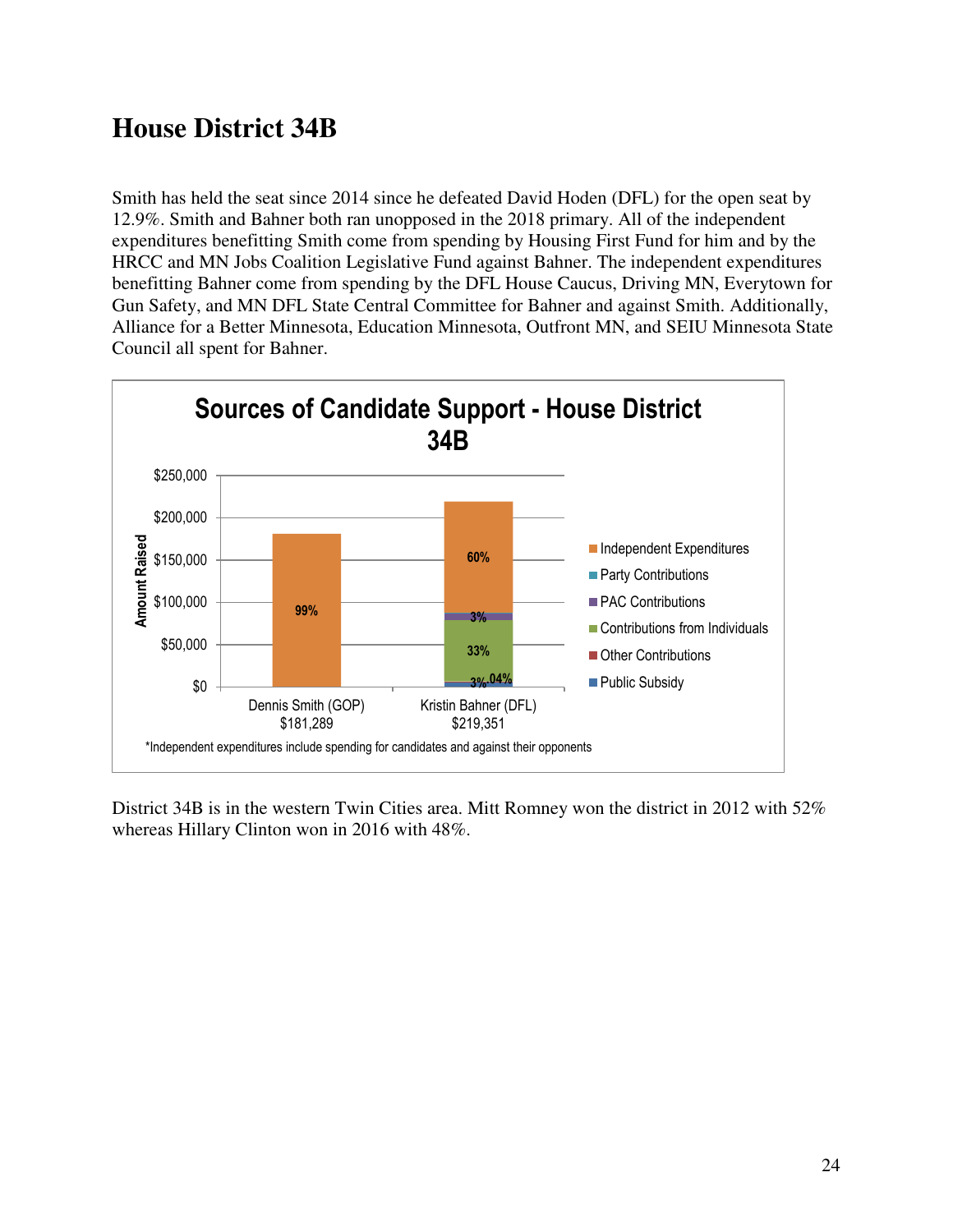# **House District 37A**

Koegel has held the seat since 2016 when she defeated Wilder by 2.68% with Libertarian Brian McCormick garnering 8.2% of the vote. Both ran unopposed in the 2018 primary. Coalition of Minnesota Businesses IEPC made independent expenditures both for Wilder and against Koegel and Housing First Fund also made independent expenditures for Wilder. Pro Jobs Majority, HRCC, and MN Jobs Coalition Legislative fund all made independent expenditures against Koegel. The independent expenditures supporting Koegel come from spending by the DFL House Caucus and MN DFL State Central Committee both for Koegel and against Wilder. Education Minnesota, MN AFL-CIO, SEIU Minnesota State Council, and Sierra Club all made independent expenditures for Koegel.



District 37A is a northern suburban district covering areas in Coon Rapids, Blaine, and Spring Lake Park. Barack Obama won in 2012 with 53% of the vote whereas Donald Trump narrowly won in 2016 with 46% to Hillary Clinton's 45%.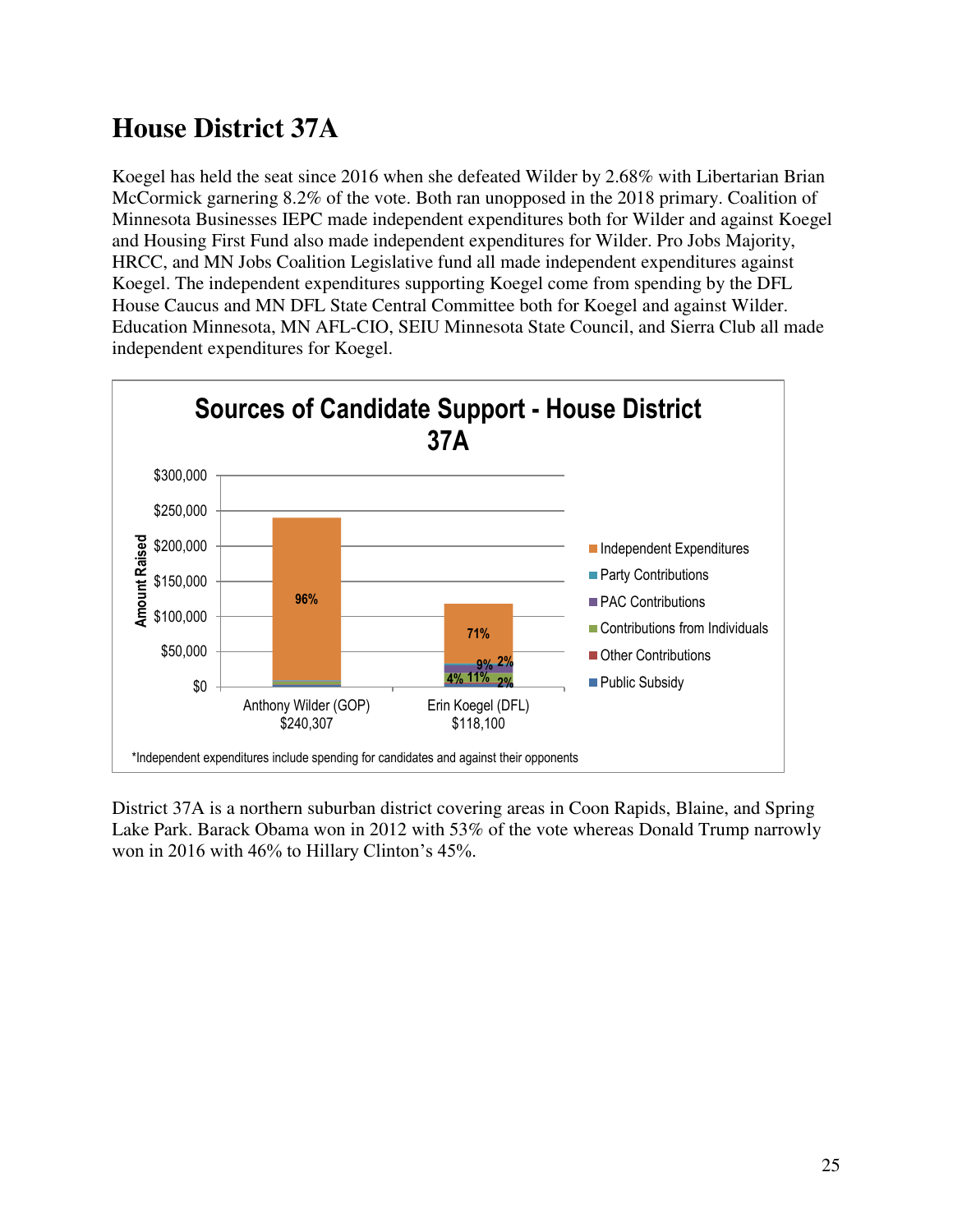# **House District 38B**

Republican Matt Dean held the seat since 2004, but entered the gubernatorial race in 2018 leaving the seat open. Patti Anderson and Ami Wazlawik, who previously challenged Dean in 2016, both ran unopposed in the 2018 primary. Independent expenditures supporting Anderson come from spending by the Coalition of Minnesota Businesses IEPC both for Anderson and against Wazlawik. Housing First Fund and Pro Jobs Majority both made independent expenditures for Anderson. Additionally, HRCC and MN Jobs Coalition Legislative Fund spend against Wazlawik.



District 38B is northeast of Minneapolis covering areas of White Bear Lake. Mitt Romney won the district with 52% of the vote while Trump narrowly won in 2016 with 47% of the vote compared to Hillary Clinton's 45%.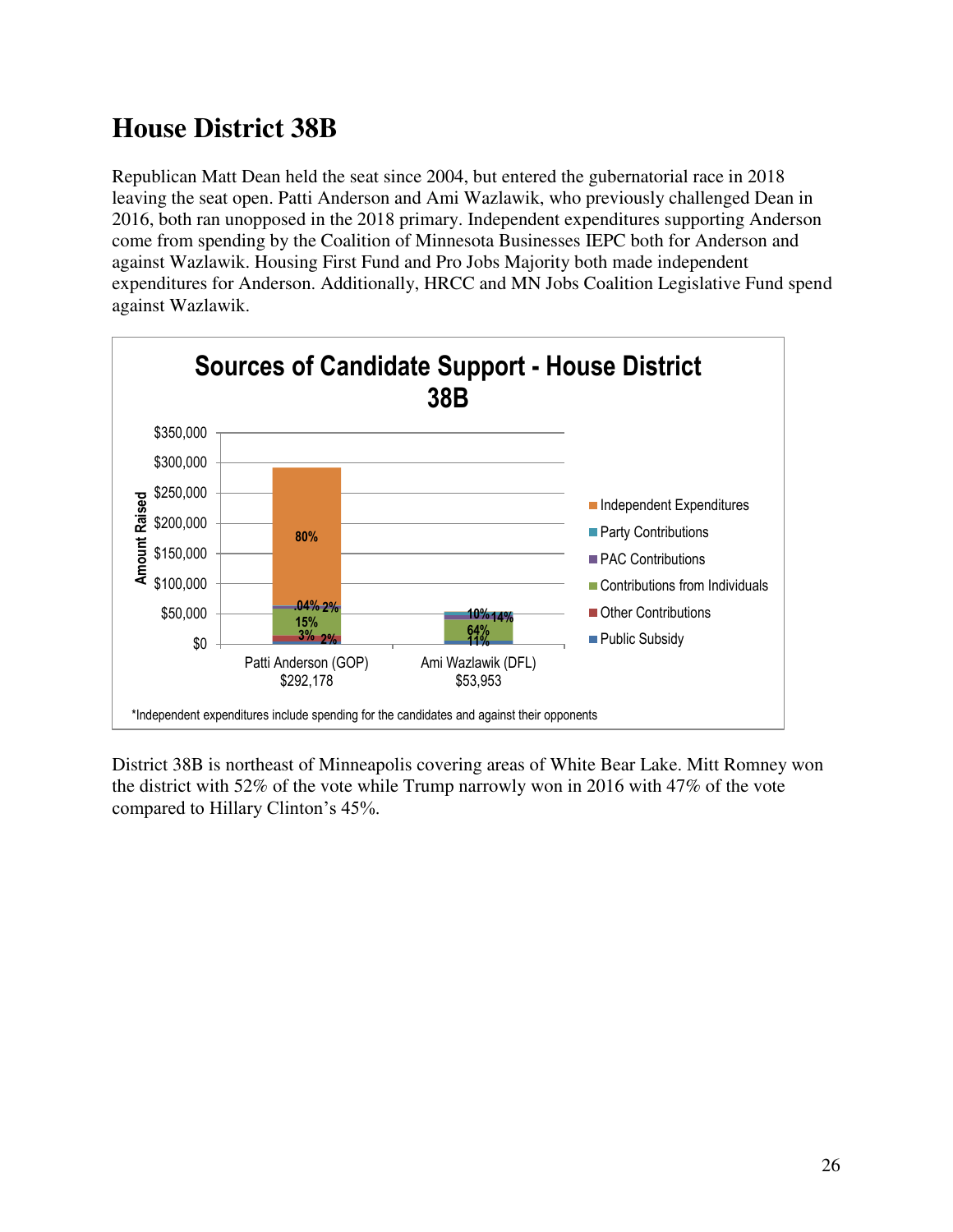## **House District 42A**

Jessup has held the seat since 2016 when he defeated DFL incumbent Barb Yarusso by 0.54%. Both Jessup and Moller ran unopposed in the 2018 primary. Independent expenditures benefitting Jessup come from spending by the Coalition of Minnesota Businesses IEPC and Pro Jobs Majority both for Jessup and against Moller. Housing First Fund also made independent expenditures for Jessup while the HRCC spent against Moller. The independent expenditures benefitting Moller come from spending by MN DFL State Central Committee and Everytown for Gun Safety Victory Fund both spending for Moller and against Jessup. Additionally, the DFL House Caucus spent against Jessup while Alliance for a Better Minnesota, Education Minnesota, MN AFL-CIO, SEIU Minnesota State Council, and Sierra Club all spent for Moller.



District 42A is in the northeastern Twin Cities area. Barack Obama won the district in 2012 with 51% of the vote and Hillary Clinton won in 2016 with 53%.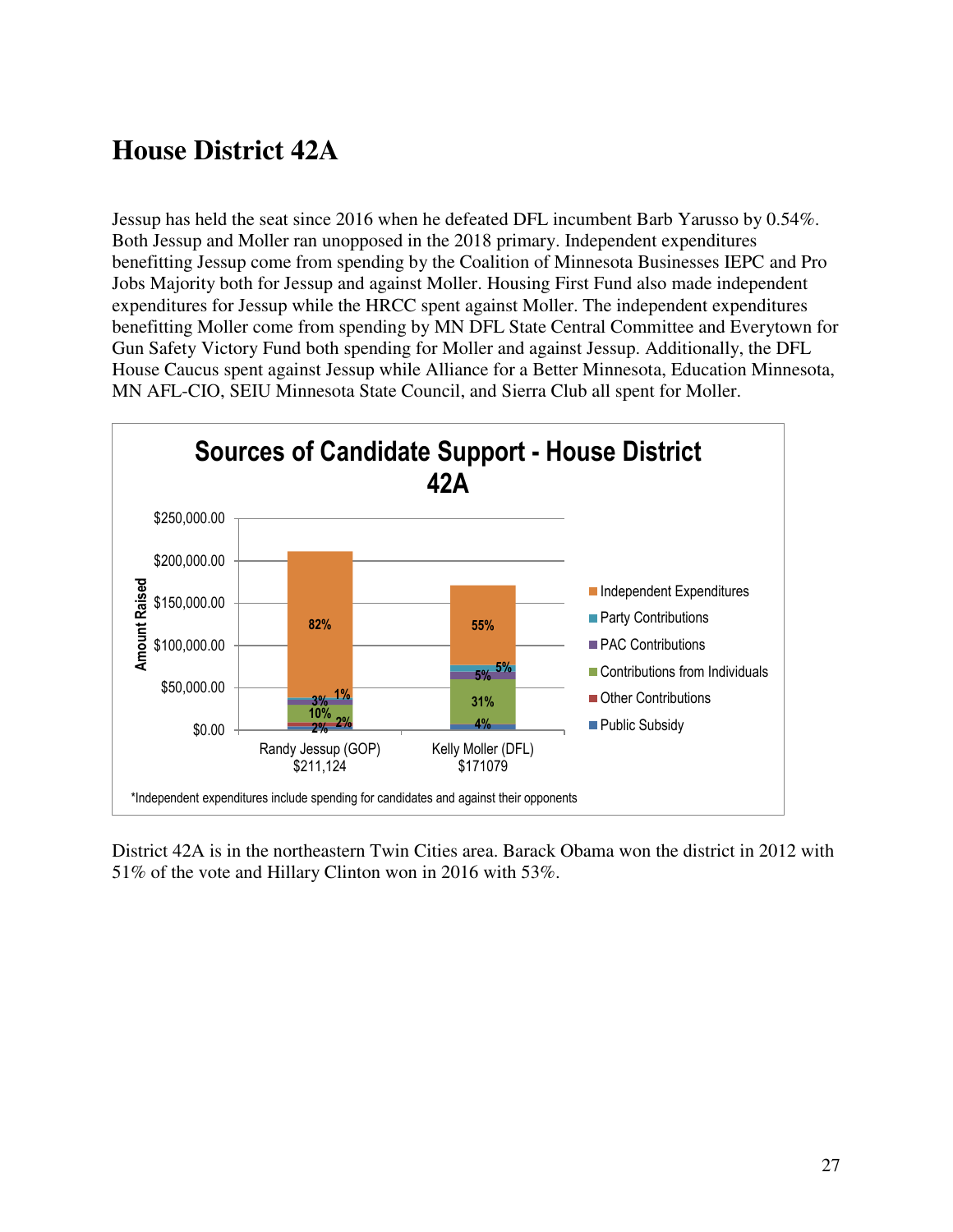# **House District 44A**

Anderson has held the seat since 2006 (43A from 2006-2012) when she defeated DFL incumbent Sandy Hewitt by 5.17%. Both Anderson and Klevorn ran unopposed in the 2018 primary. Independent expenditures benefitting Anderson come from spending by the Coalition of Minnesota Businesses IEPC and Pro Jobs Majority both for Anserson and against Klevorn. Housing First Fund and National Association of Realtors Fund all made independent expenditures for Anderson with MN Jobs Coalition Legislative Fund and HRCC spending against Klevorn. The independent expenditures benefitting Klevorn come from spending by the MN DFL State Central Committee, the DFL House Caucus, and Everytown for Gun Safety Victory Fund Minnesota spending both against Anderson and for Klevorn. Additionally, Alliance for a Better Minnesota, Education Minnesota, MN AFL-CIO, Outreach MN Action, and SEIU Minnesota State Council all made independent expenditures for Klevorn.



District 44A is in the western Twin Cities area and covers much of Plymouth. Mitt Romney won the district with 51% in 2012 whereas Hillary Clinton won with 53% in 2016.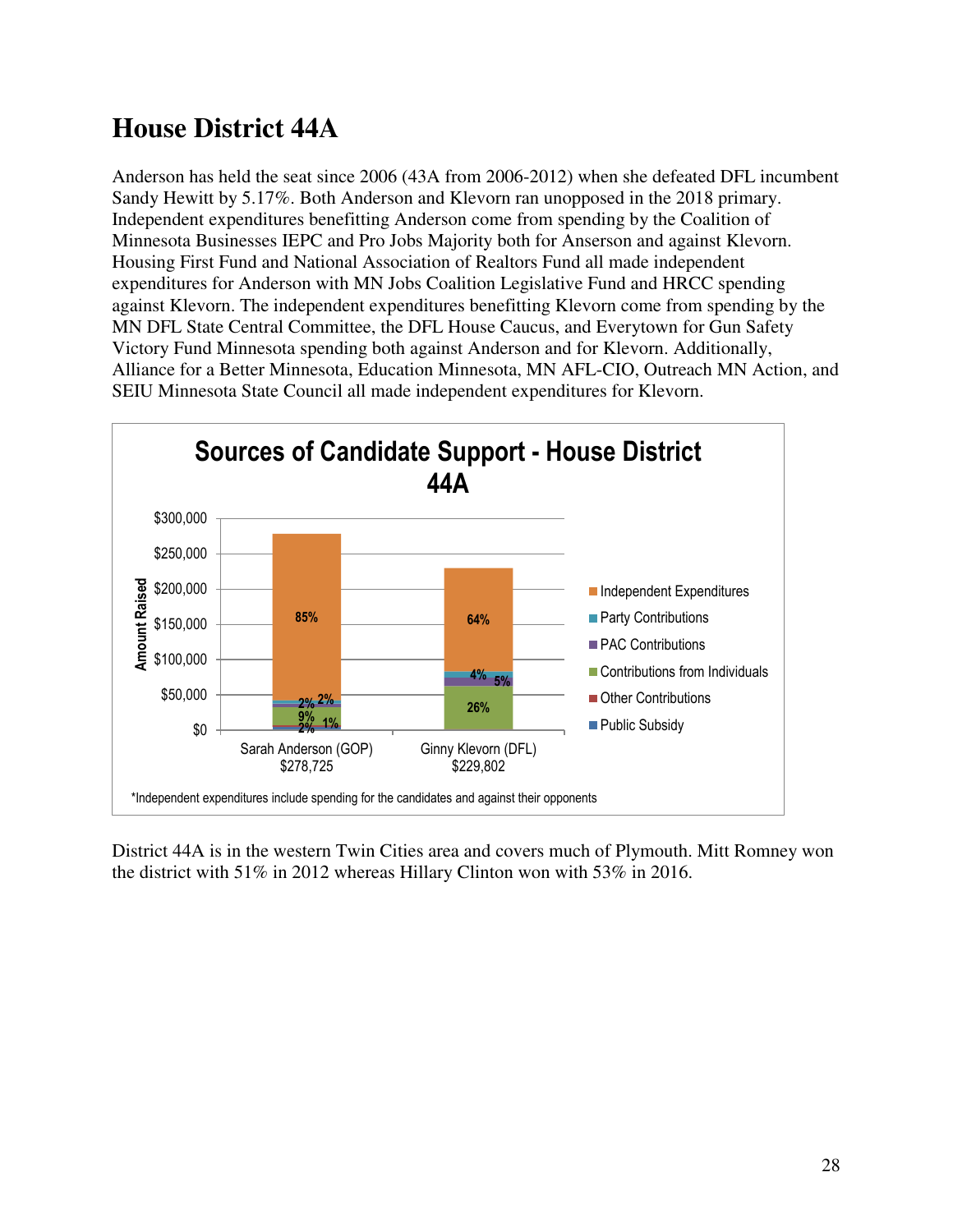### **House District 48A**

A DFL representative has held the seat since 2012 with Pryor defeating Mary Shapiro (GOP) for the open seat in 2016 by 3.48%. Both Pryor and Cousins ran unopposed in the 2018 primary. The independent expenditures benefitting Cousins come from spending by the Coalition of Minnesota Businesses IEPC both for Cousins and against Pryor, spending by Housing First Fund for Cousins, and spending by HRCC, MN Jobs Coalition Legislative Fund, and Pro Jobs Majority spending against Pryor. Independent expenditures benefitting Pryor come from spending by the DFL House Caucus against Cousins and by Education Minnesota, MN AFL-CIO, MN DFL State Central Committee, and Sierra Club for Pryor.



District 48A is in the western Twin Cities area. Barack Obama won the district in 2012 with 52% of the vote and Hillary Clinton won in 2016 with 56%.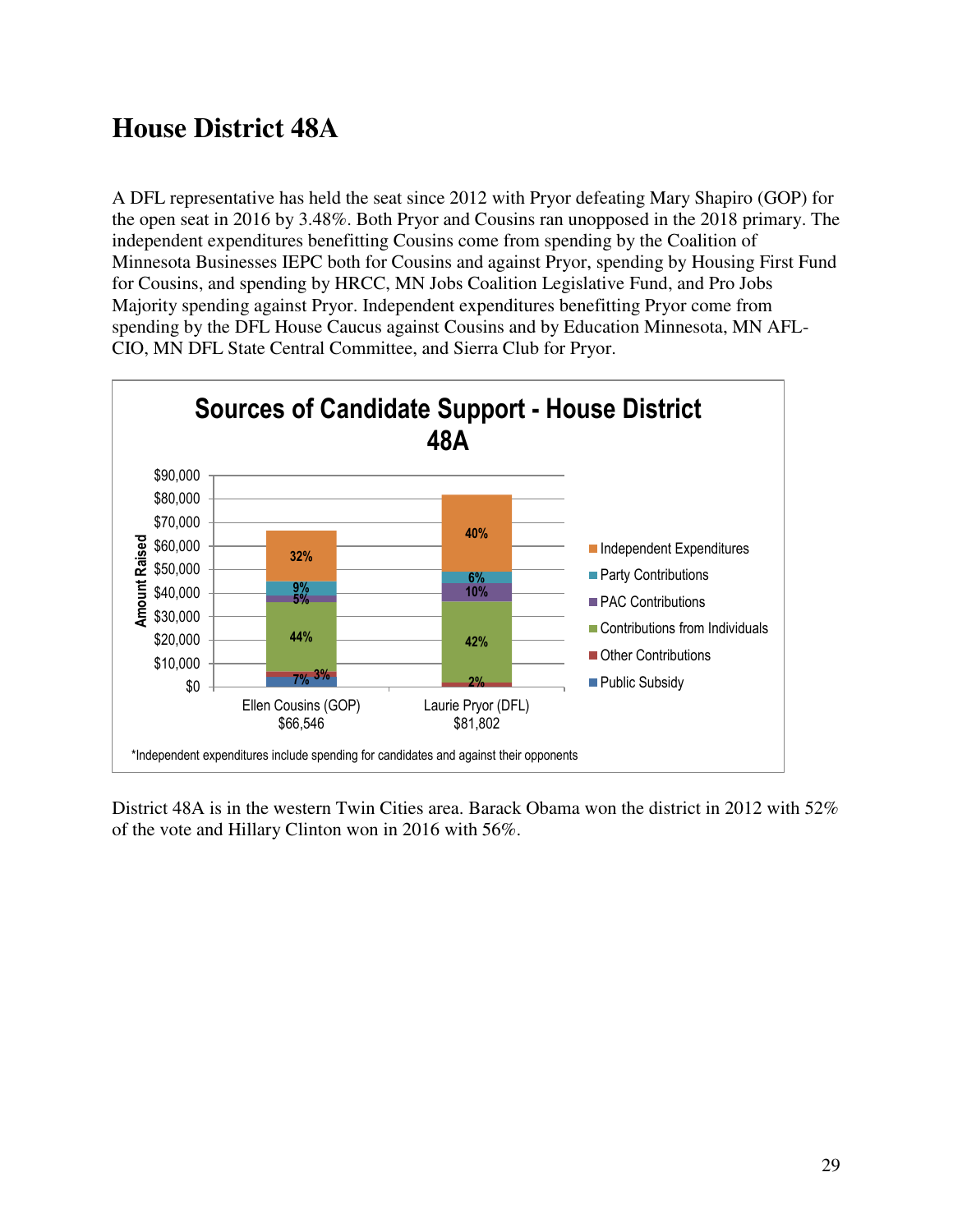#### **House District 48B**

Loon has held the seat since 2008 (42B from 2008-2012) when she defeated Jerry Pitzrick (DFL) by 14.69%. Both Loon and Kotyza-Witthuhn ran unopposed in the 2018 primary. The independent expenditures benefitting Loon come from spending by the Coalition of Minnesota Businesses IEPC both for Loon and against Kotyza-Witthuhn, spending by Housing First Fund for Loon, and by HRCC against Kotyza-Witthuhn. The independent expenditures benefitting Kotyza-Witthuhn come from spending by the DFL House Caucus, Everytown for Gun Safety, and the MN DFL State Central Committee both for her and against Loon. Additionally, Alliance for a Better Minnesota and Education Minnesota spent for Kotyza-Witthuhn.



District 48B is southwest of the Twin Cities area and covers most of Eden Prairie. Mitt Romney won the district in 2012 with 52% of the vote whereas Hillary Clinton won in 2016 with 53%.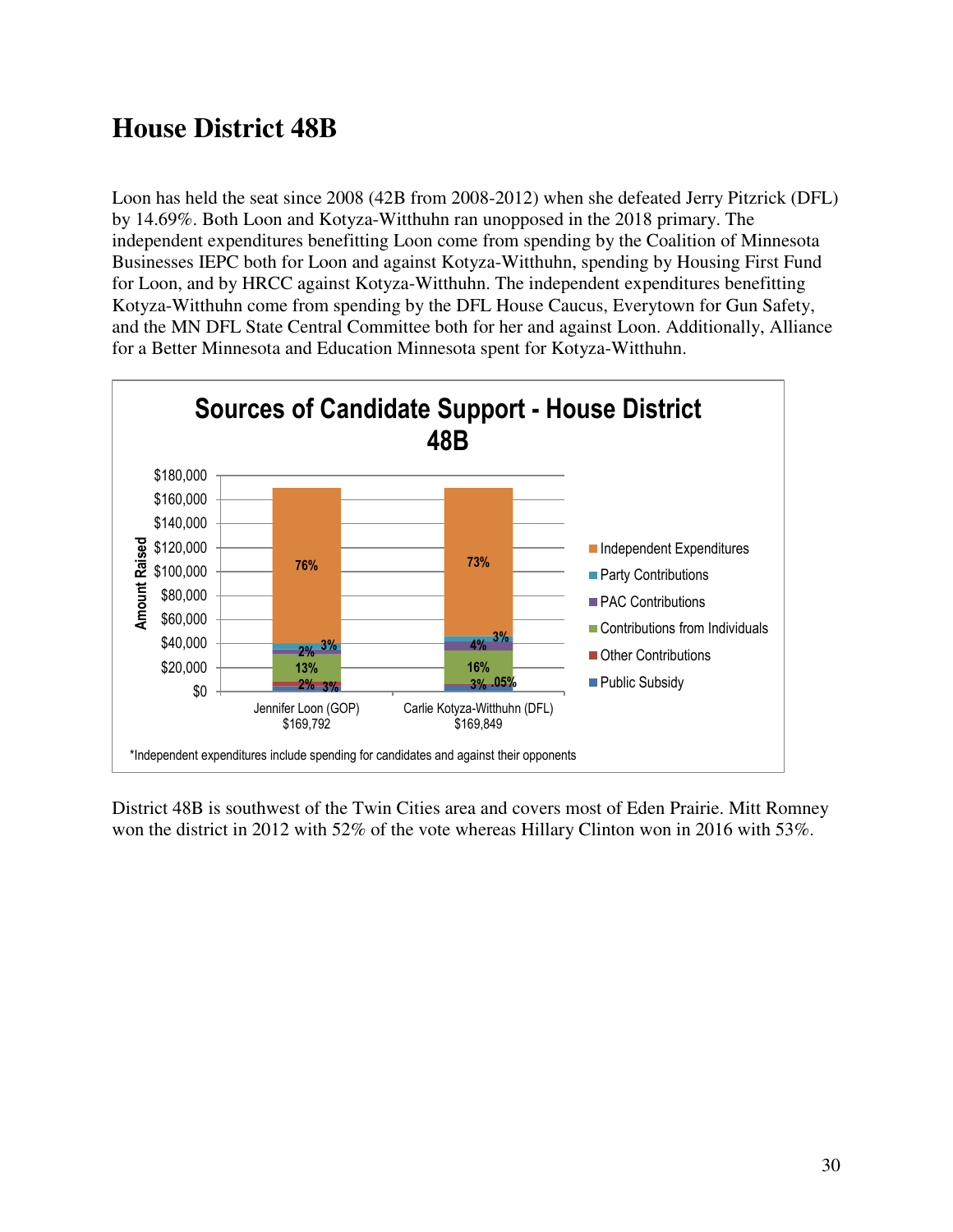# **House District 49A**

Anselmo has held the seat since 2016 when he defeated the incumbent Ron Erhardt (DFL) by 2.26%. Both Anselmo and Heather Edelson ran unopposed in the 2018 primary. Most of the independent expenditures benefitting Anselmo come from spending by Housing First Fund supporting him and spending by HRCC against Edelson. A majority of the independent expenditures benefitting Edelson are from spending by the MN DFL State Central Committee against Anselmo. The DFL House Caucus made independent expenditures both against Anselmo and for Edelson. Additionally, Alliance for a Better Minnesota made independent expenditures for Edelson.



District 49A is in the southwest suburbs of Minneapolis covering most of Edina. Barack Obama won the district in 2012 with 52% of the vote and Hillary Clinton won in 2016 with 57%.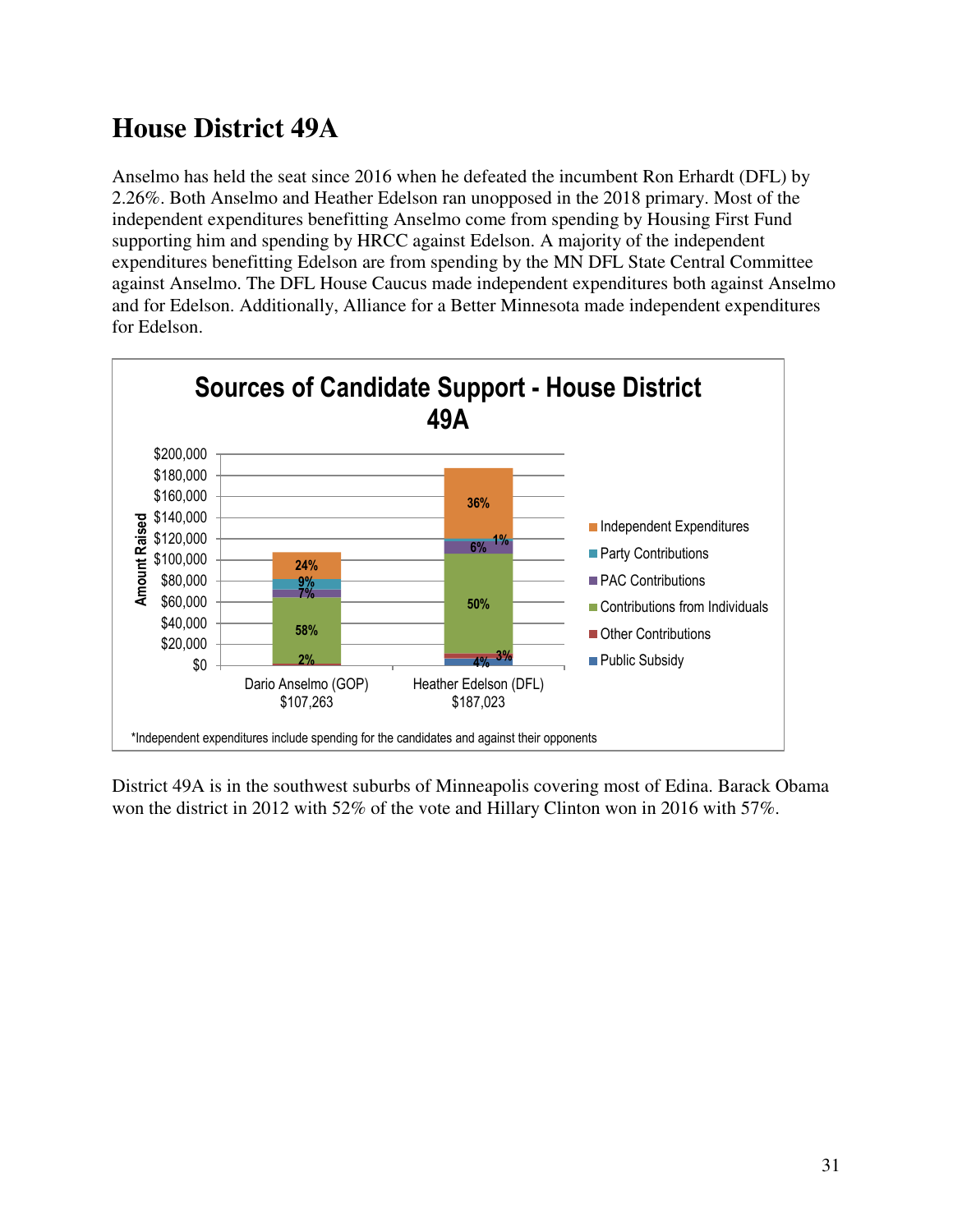## **House District 52B**

Barr has held the seat since 2016 when she defeated Mary T'Kach for the open seat by a narrow 0.56%. Both Barr and Richardson ran unopposed in the 2018 primary. Coalition of Minnesota Businesses IEPC and Pro Jobs Majority spent both for Barr and against Richardson. Housing First Fund also made independent expenditures for Barr while HRCC and MN Jobs Coalition Legislative Fund both spent against Richardson. The independent expenditures benefitting Richardson come from spending by the DFL House Caucus and MN DFL State Central Committee against Barr and for Richardson. Alliance for a Better Minnesota, Education Minnesota, Everytown for Gun Safety Victory Fund, MN AFL-CIO, Outfront MN Action, and Sierra Club all also made independent expenditures for Richardson.



District 52B is in the southeastern Twin Cities area. Barack Obama won the district with 53% of the vote in 2012 and Hillary Clinton won with 50% in 2016.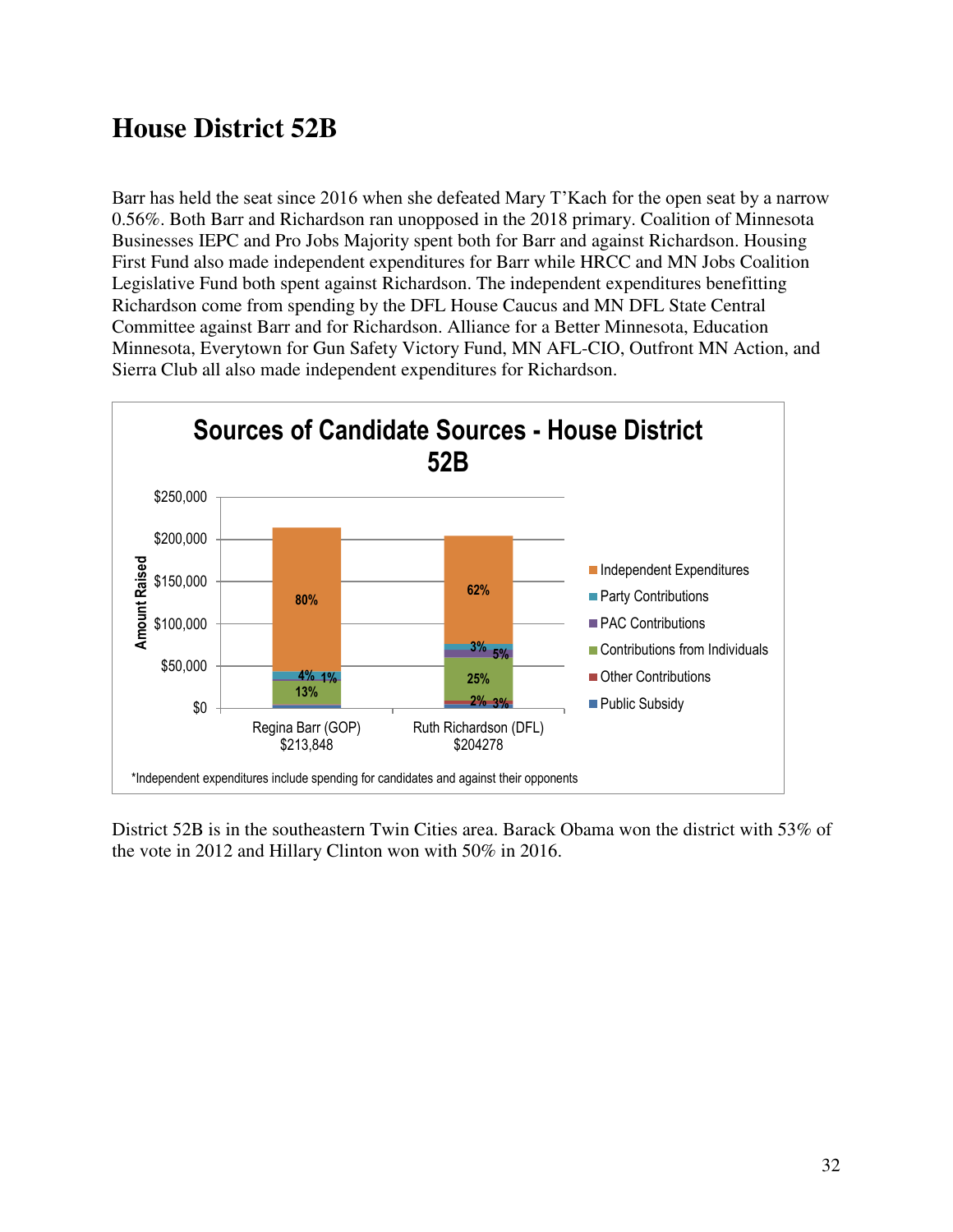## **House District 53B**

Fenton has held the seat since 2014 when she defeated incumbent Kay Hendrikson (DFL) by 13.9%. Fenton and Steven Sandell both ran unopposed in the 2018 primary. Most of the independent expenditures benefitting Fenton come from spending by the Coalition of Minnesota Businesses IEPC and Pro Jobs Majority both for Fenton and against Sandell. Housing First Fund also spent for Fenton while HRCC spent against Sandell. Independent expenditures benefitting Sandell come from spending by the DFL House Caucus, MN DFL State Central Committee, and Everytown for Gun Safety Victory Fund for Sandell and against Fenton. Additionally, Alliance for a Better Minnesota, Education Minnesota, MN AFL-CIO, and Sierra Club made independent expenditures for Sandell.



District 53B is in the greater Twin Cities area covering most of Woodbury. Mitt Romney won 52% of the vote in 2012 whereas Hillary Clinton won with 52% of the vote in 2016.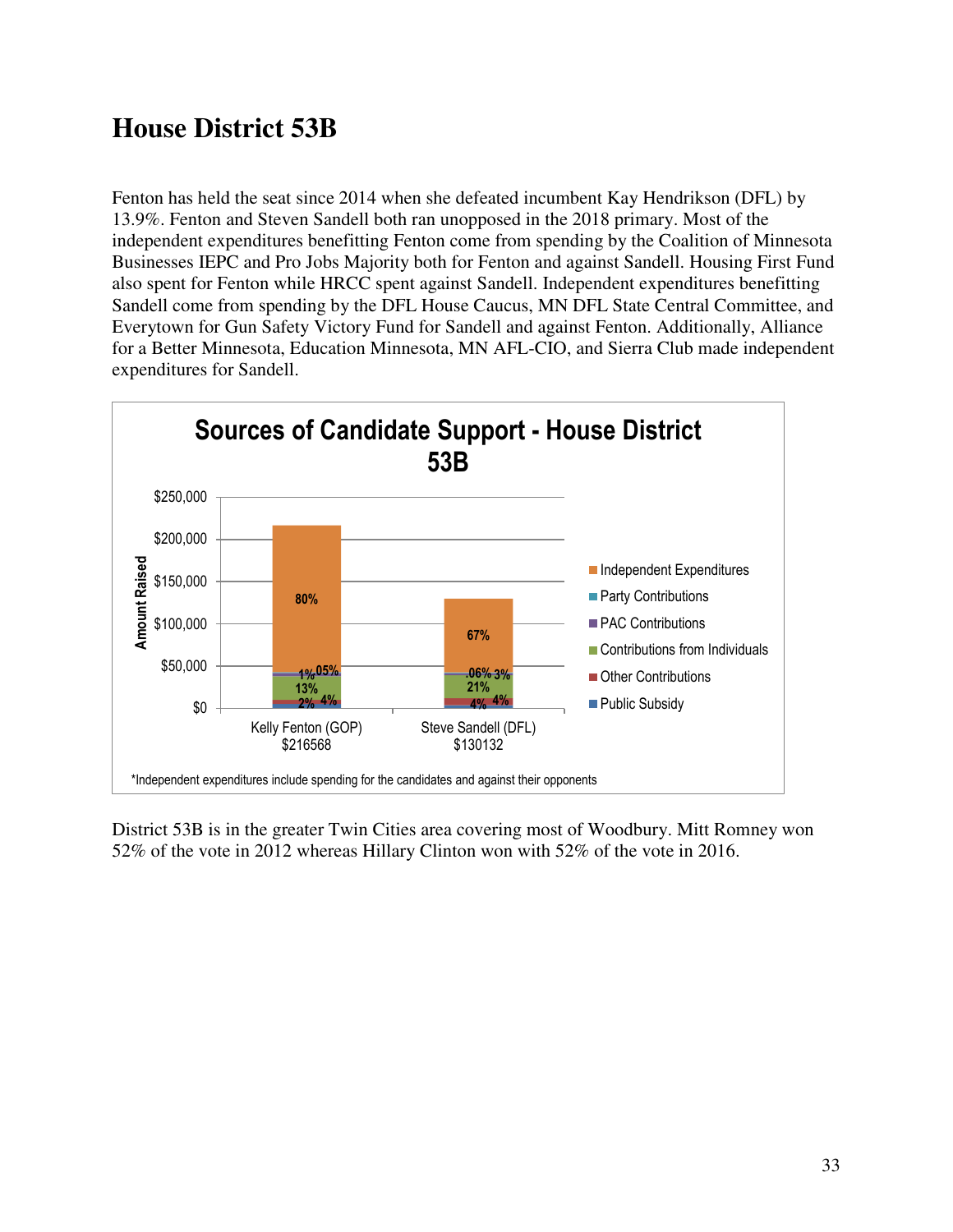## **House District 54A**

Franke has held the seat since 2016 when he defeated Jen Peterson (DFL) for the open seat by 2.98%. Both Franke and Claflin ran unopposed in the 2018 primary. The independent expenditures benefitting Franke come from spending by the Coalition of Minnesota Businesses, HRCC, and Pro Jobs Majority spending for Franke and against Claflin. Housing First Fund spent for Franke and MN Jobs Coalition Legislative Fund spent against Claflin. The independent expenditures benefitting Claflin come from spending by the DFL House Caucus, Everytown for Gun Safety, and the MN DFL State Central Committee spending for Claflin and against Franke. Additionally, Alliance for a Better Minnesota, Education Minnesota, MN AFL-CIO, SEIU Minnesota State Council, and We Can Change the World Committee all made independent expenditures for Claflin.



District 54A is in the southeastern Twin Cities area. Barack Obama won the district in 2012 with 56% of the vote and Hillary Clinton won in 2016 with 47%.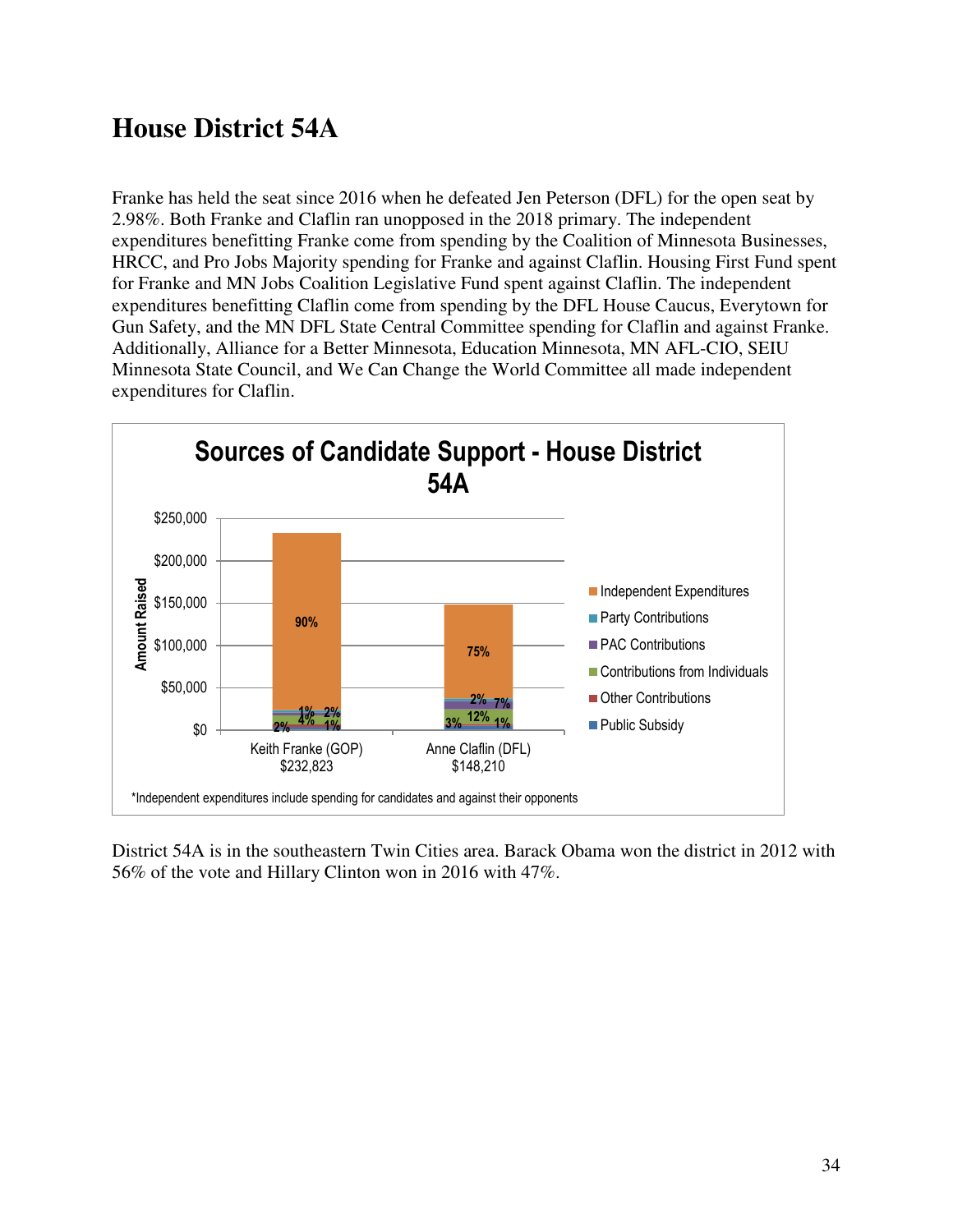## **House District 56A**

Christensen has held the seat since 2014 when he defeated Dan Kimmel (DFL) by 11.8% for the open seat. Both Christensen and Cantrell ran unopposed in the 2018 primary. The independent expenditures benefitting Christensen come from spending by the Coalition of Minnesota Businesses spending both for Christensen and against Cantrell. The National Association of Realtors Fund also spent for Christensen while HRCC and MN Jobs Coalition Legislative Fund spent against Cantrell. The independent expenditures benefitting Cantrell come from spending the DFL House Caucus, Everytown for Gun Safety, and MN DFL State Central Committee spending for Cantrell and against Christensen. Additionally, Alliance for a Better Minnesota, Education Minnesota, MN AFL-CIO, Outfront MN, and SEIU Minnesota State Council all made independent expenditures for Cantrell.



District 56A is in the southwestern Twin Cities area. Mitt Romney won the district in 2012 with 51% of the vote whereas Hillary Clinton won in 2016 with 47%.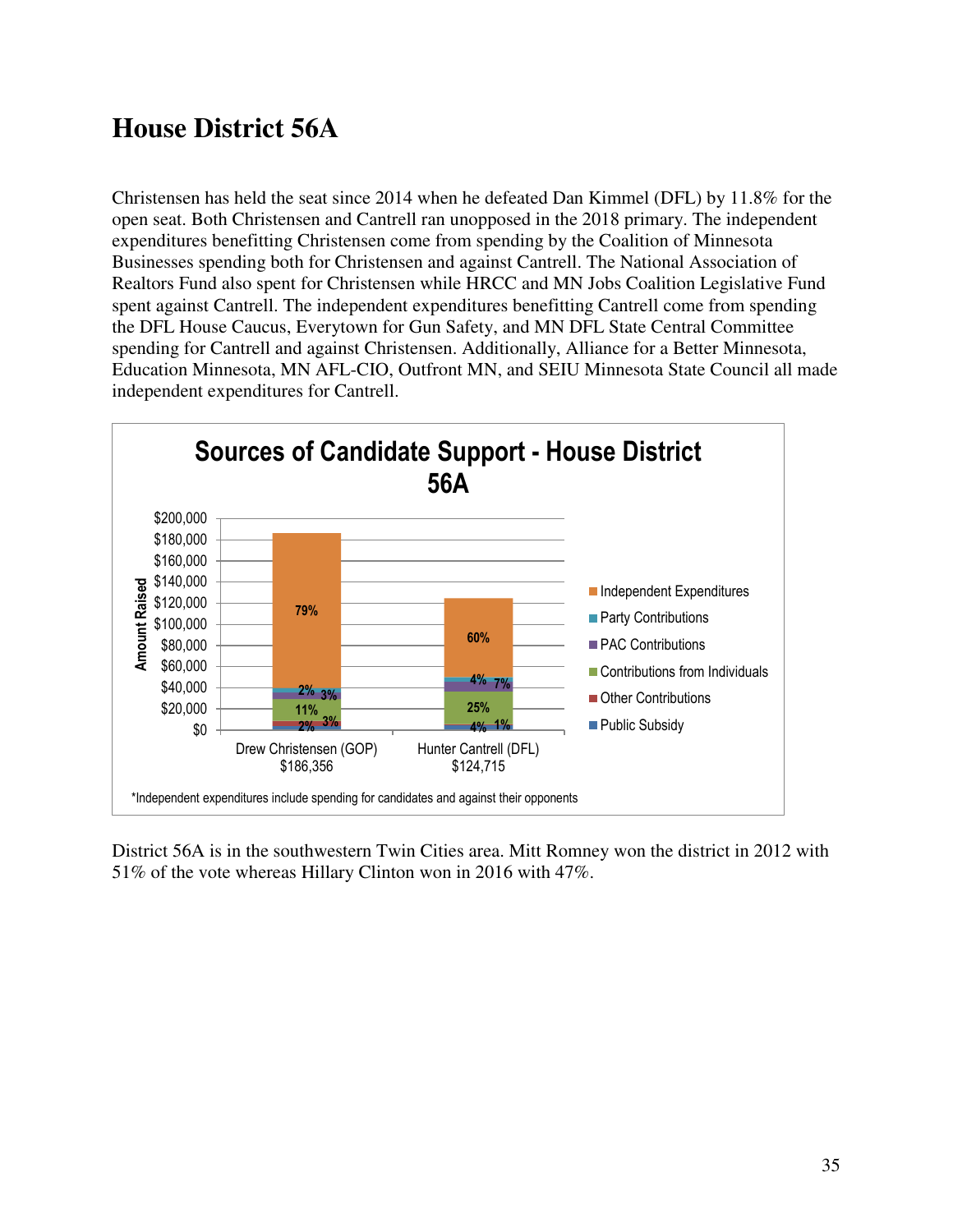## **House District 56B**

Peterson has held the seat since 2014 when she defeated the incumbent, Will Morgan (DFL) by 8.2%. Both Peterson and Alice Mann ran unopposed in the 2018 primary. Most of the independent expenditures benefitting Peterson are from spending by the Coalition of Minnesota Businesses IEPC, MN Jobs Coalition Legislative Fund, and the HRCC against Mann along with some spending by Housing First Fund, Coalition of Minnesota Businesses, National Association of Realtors, and Pro Jobs Majority supporting Peterson. Independent expenditures benefitting Mann come from spending by the DFL House Caucus and MN DFL State Central Committee both against Peterson and for Mann. Additionally, Alliance for a Better Minnesota, Education Minnesota PAC, Everytown for Gun Safety Victory Fund Minnesota, MN AFL-CIO, and SEIU Minnesota State Council Political Fund all made independent expenditures supporting Mann.



District 56B is in the southern suburbs of Minnesota covering parts of Burnsville and Lakeville. Barack Obama narrowly won the district in 2012 with 49% of the vote while Hillary Clinton won in 2016 with 49% to Donald Trumps 44%.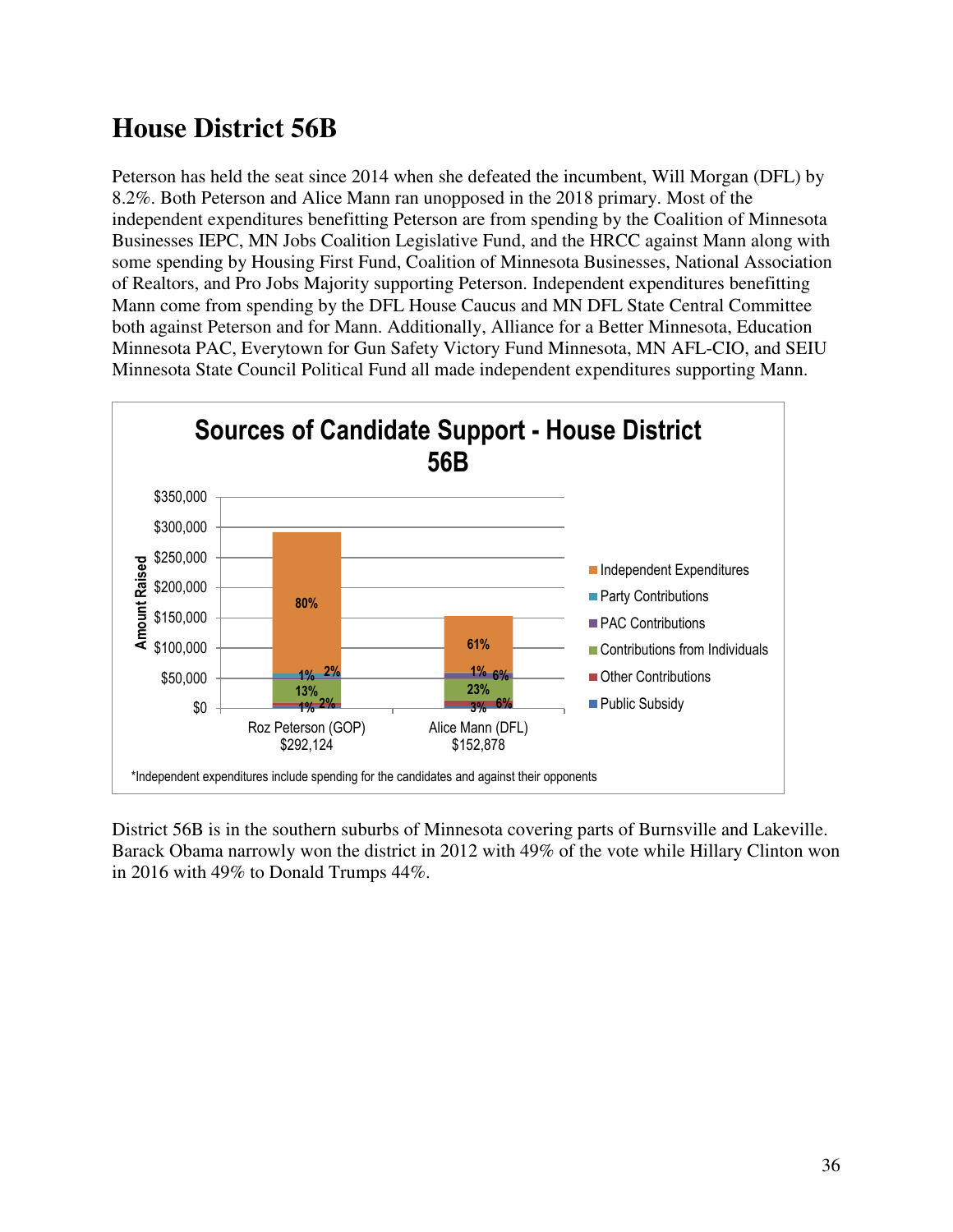### **House District 57B**

Wills has held the seat since 2012 when she defeated Jeff Wilfahrt (DFL) by 6.6% for the open seat. Wills and Huot ran unopposed in the 2018 primary. Most of the independent expenditures benefitting Wills come from spending by the Coalition of Minnesota Businesses IEPC and Pro Jobs Majority both for Wills and against Huot. HRCC and MN Jobs Coalition Legislative Fund also spent against Huot. The independent expenditures benefitting Huot come from spending by the MN DFL State Central Committee, the DFL House Caucus, and Everytown for Gun Safety spending for Huot and against Wills. Additionally, Alliance for a Better Minnesota, Education Minnesota, MN AFL-CIO, and SEIU Minnesota State Council all made independent expenditures for Huot.



District 57B is in the southern Twin Cities area. Mitt Romney won the district in 2012 with 50% of the vote whereas Hillary Clinton won in 2016 with 48%.